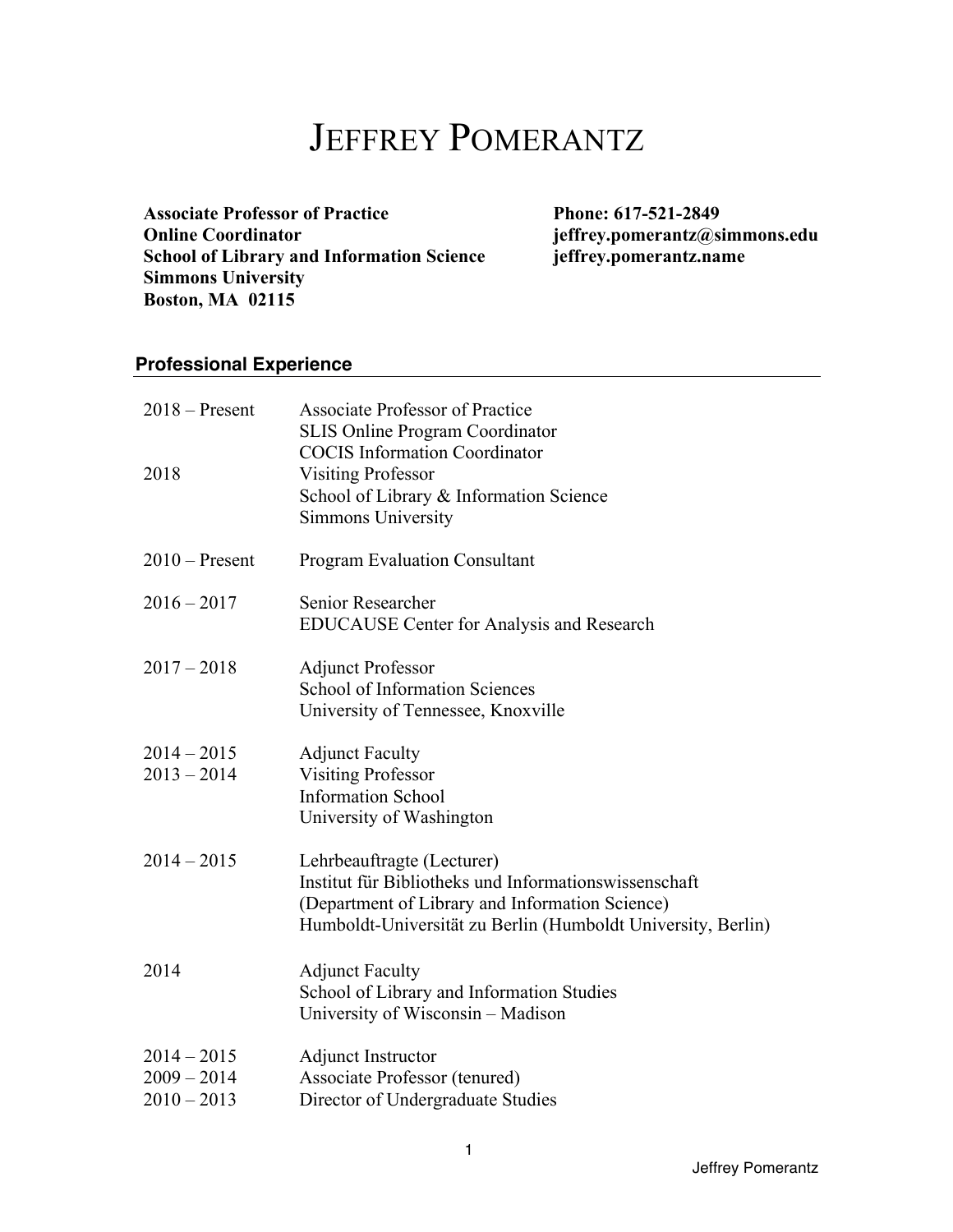| $2009 - 2013$<br>$2003 - 2009$ | <b>Field Experience Director</b><br><b>Assistant Professor</b><br>School of Information and Library Science<br>University of North Carolina at Chapel Hill |
|--------------------------------|------------------------------------------------------------------------------------------------------------------------------------------------------------|
| $1997 - 1998$                  | <b>Technical Coordinator of Microcomputer Labs</b><br>Simmons College Libraries                                                                            |
| $1995 - 1997$                  | Manager of Information Technology<br>Graduate School of Library & Information Science, Simmons College                                                     |
| $1993 - 1995$                  | Software Analyst<br>Segue Software, Inc.                                                                                                                   |
| $1990 - 1991$                  | Software Analyst<br>Index Technologies, Inc.                                                                                                               |

#### **Education**

| $Ph.D.$ in<br>Information<br>Transfer | 2003 | School of Information Studies<br><b>Syracuse University</b><br>Dissertation Title: "Question Taxonomies for<br>Digital Reference"<br>Advisor: Elizabeth D. Liddy |
|---------------------------------------|------|------------------------------------------------------------------------------------------------------------------------------------------------------------------|
| M.S. (L.I.S.)                         | 1997 | Graduate School of Library & Information Science<br>Simmons College                                                                                              |
| $B.A.$ in<br>Communication            | 1993 | Department of Communication<br>University of Massachusetts at Amherst                                                                                            |

# **Publications**

#### Books

Pomerantz, J. (2015). *Metadata*. Cambridge, MA: MIT Press.

Translated into: Chinese (simplified), Italian, Korean

Lankes, R. D., McClure, C. R., Gross, M., & Pomerantz, J. (Eds.). (2003). *Implementing Digital Reference Services: Setting Standards and Making it Real*. New York: Neal-Schuman Publishers, Inc.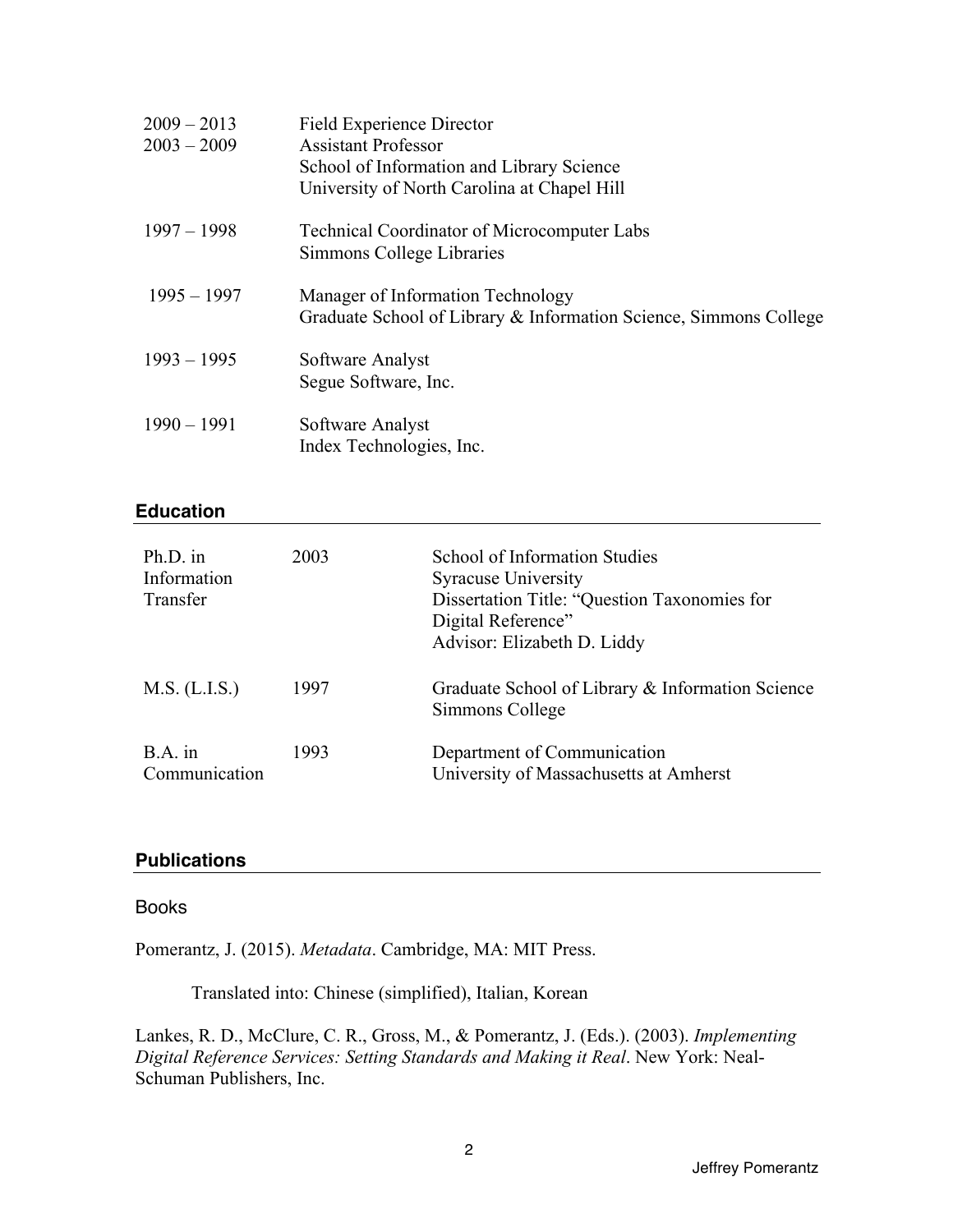Reprinted as: Lankes, R. D., McClure, C. R., Gross, M., & Pomerantz, J. (Eds.). (2003). *Implementing Digital Reference Services: Setting Standards and Making it Real*. London: Facet Publishing.

#### Research Reports and White Papers

Pomerantz, Jeffrey. *Extending XR across Campus: Year 2 of the EDUCAUSE/HP Campus of the Future Project*. ECAR research report. Louisville, CO: EDUCAUSE, March 2020.

Pomerantz, Jeffrey. *XR for Teaching and Learning: Year 2 of the EDUCAUSE/HP Campus of the Future Project*. ECAR research report. Louisville, CO: EDUCAUSE, October 2019.

Bryan Alexander, Kevin Ashford-Rowe, Noreen Barajas-Murphy, Gregory Dobbin, Jessica Knott, Mark McCormack, Jeffrey Pomerantz, Ryan Seilhamer, and Nicole Weber. *EDUCAUSE Horizon Report: 2019 Higher Education Edition*. Louisville, CO: EDUCAUSE, 2019.

Samantha Adams Becker, Malcolm Brown, Eden Dahlstrom, Annie Davis, Kristi DePaul, Veronica Diaz, and Jeffrey Pomerantz. *NMC Horizon Report: 2018 Higher Education Edition*. Louisville, CO: EDUCAUSE, 2018.

Pomerantz, Jeffrey. *Learning in Three Dimensions: Report on the EDUCAUSE/HP Campus of the Future Project*. ECAR research report. Louisville, CO: EDUCAUSE, August 2018.

Pomerantz, Jeffrey, Malcolm Brown, and D. Christopher Brooks. *Foundations for a Next Generation Digital Learning Environment: Faculty, Students, and the LMS*. Research report. Louisville, CO: ECAR, January 2018.

Brooks, D. Christopher, and Jeffrey Pomerantz. *ECAR Study of Undergraduate Students and Information Technology, 2017*. Research report. Louisville, CO: ECAR, October 2017.

Pomerantz, Jeffrey, and D. Christopher Brooks. *ECAR Study of Faculty and Information Technology, 2017.* Research report. Louisville, CO: ECAR, October 2017.

Pomerantz, Jeffrey. *IT Leadership in Higher Education, 2016: The Chief Data Officer*. Research report. Louisville, CO: ECAR, August 2017.

Pomerantz, Jeffrey, and Joanna Grama. *IT Leadership in Higher Education, 2016: The Chief Information Security Officer*. Research report. Louisville, CO: ECAR, June 2017.

Pomerantz, Jeffrey. *IT Leadership in Higher Education, 2016: The Enterprise Architect*. Research report. Louisville, CO: ECAR, April 2017.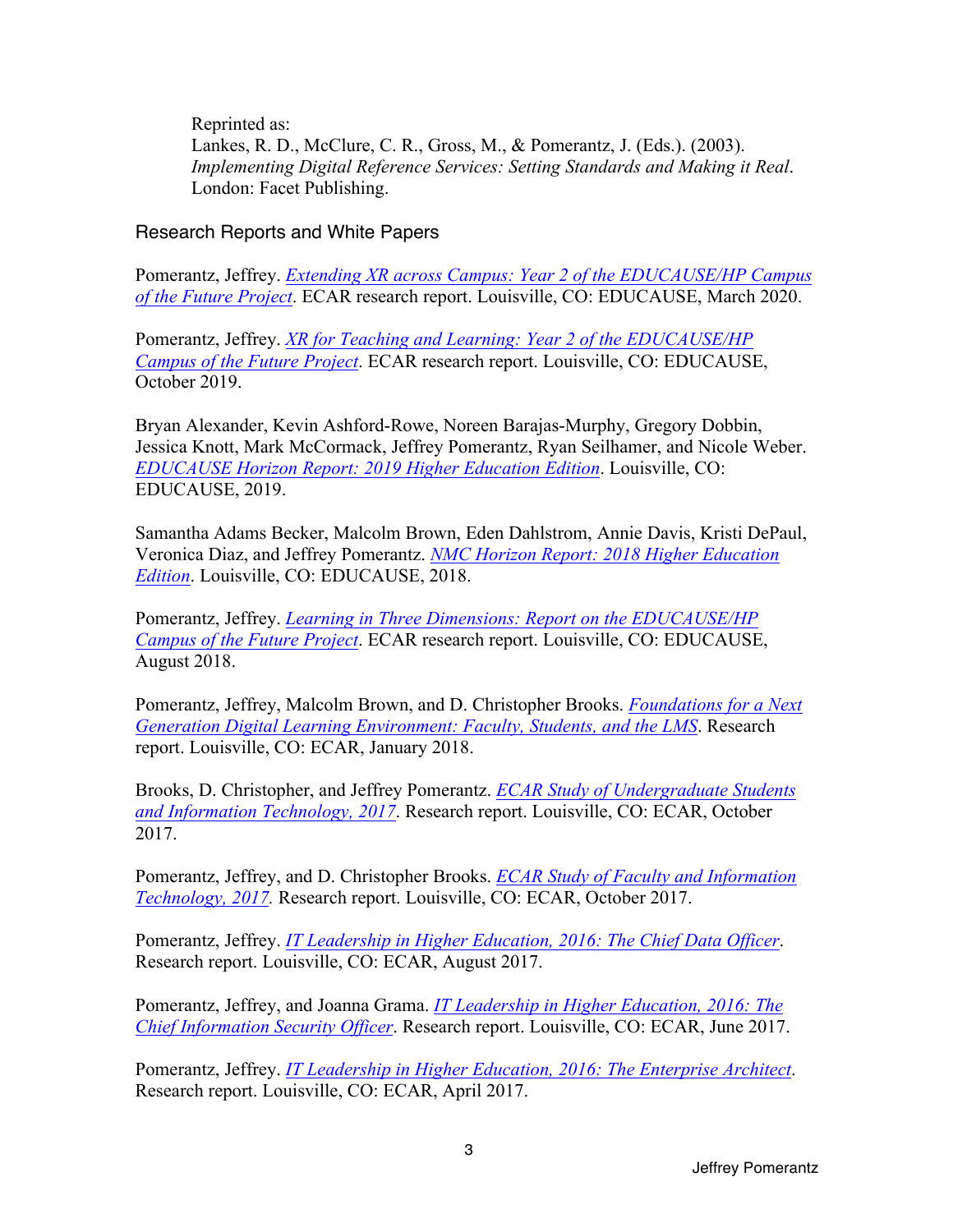Pomerantz, Jeffrey. *IT Leadership in Higher Education, 2016: The Chief Information Officer*. Research report. Louisville, CO: ECAR, March 2017.

delivery-and-the-evolving-it-organization Wetzel, Karen A., and Jeffrey Pomerantz. *Organizational Models for IT Service Delivery and the Evolving IT Organization*. Research report. Louisville, CO: ECAR, August 2016. <https://library.educause.edu/resources/2016/8/organizational-models-for-it-service>-

landscape-report-2016 Pomerantz, Jeffrey, and D. Christopher Brooks. *The Higher Education IT Workforce Landscape, 2016*. Research report. Louisville, CO: ECAR, April 2016. <https://library.educause.edu/resources/2016/4/the-higher-education-it-workforce>-

Wisser, K., & Pomerantz, J. (2009). Final Report to the Pettigrew Regional Library on Development of a Planning Grant Application for Submission to NC ECHO. Plymouth, NC: Pettigrew Regional Library.

Pomerantz, J., Choemprayong, S., Griffiths, J.-M., & King, D. W. (2008). *InterConnections: The IMLS Study on the Use of Libraries, Museums and the Internet. Characteristics of Information Needs*. Washington, DC: Institute of Museum and Library Services. <www.interconnectionsreport.org>

Pomerantz, J., & Eakin, L. (2007). *The Return on Investment of Collaborative Virtual Reference Service*. Dublin, OH: OCLC Online Computer Library Center, Inc. <www.oclc.org/research/grants/awarded.htm>

Pomerantz, J., Hank, C., & McClure, C. R. (2007). *Program Evaluation of the Library Services and Technology Act Plan for Implementation in North Carolina, 2003-2007*. Raleigh, NC: State Library of North Carolina. statelibrary.dcr.state.nc.us/lsta/LSTA\_Eval\_Report\_2007.pdf

Pomerantz, J., & Blouin, B. (2005). *Valuing Non-traditional Vehicles of Scholarship*. Chapel Hill, NC: University of North Carolina at Chapel Hill. [www.unc.edu/scholcomdig/whitepapers/](www.unc.edu/scholcomdig/whitepapers)

Pomerantz, J., Luo, L., & McClure, C. R. (2005). *NCknows Evaluation: Final Report*. Raleigh, NC: State Library of North Carolina. <www.ils.unc.edu/~jpom/ncknows>/

Pomerantz, J., & Stutzman, F. (2004). *Lyceum: A Blogsphere for Library Reference*  (Technical Report No. TR-2004-02). Chapel Hill, NC: University of North Carolina at Chapel Hill School of Information and Library Science. [sils.unc.edu/research/publications/](https://sils.unc.edu/research/publications) reports/TR-2004-02.pdf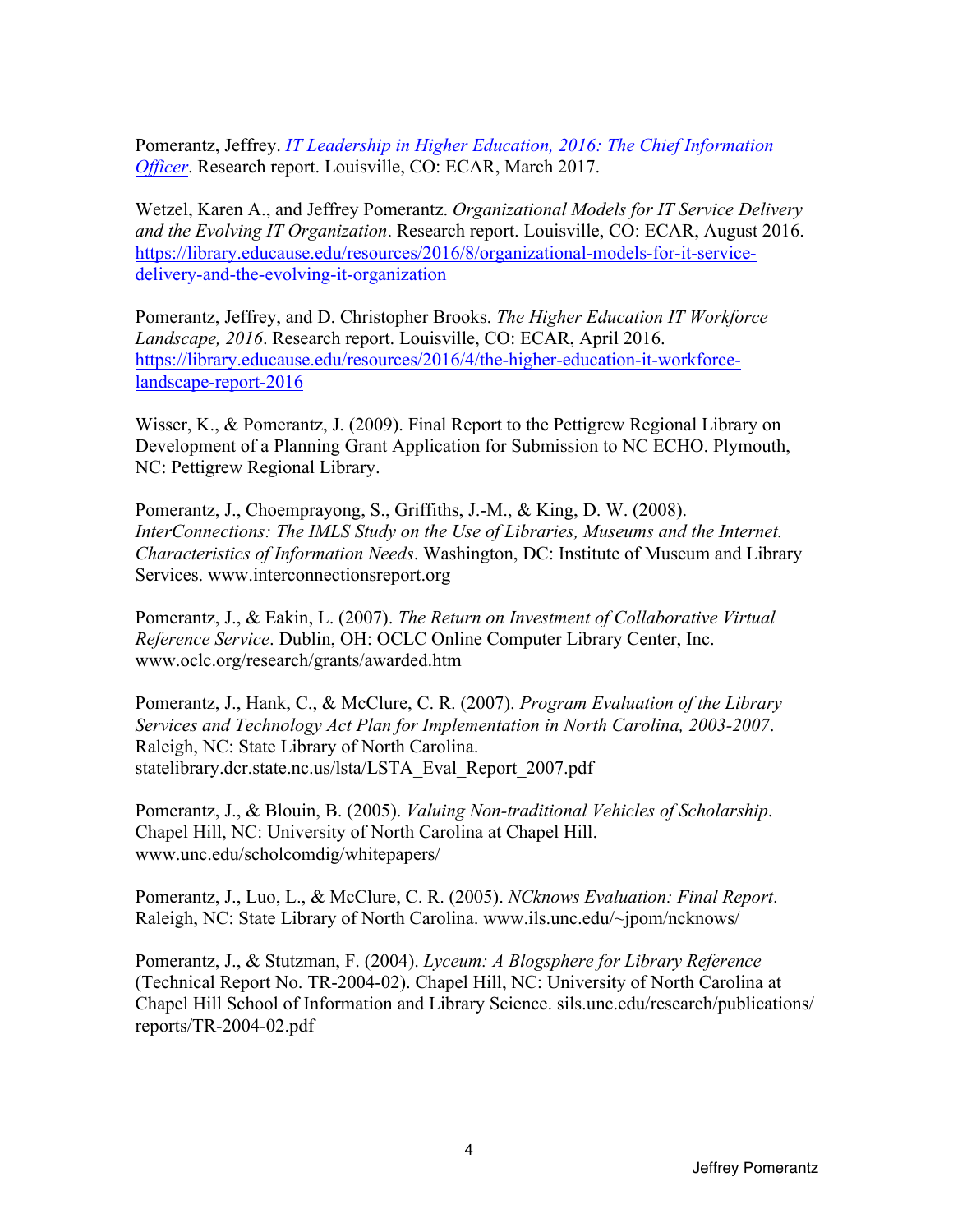Silverstein, J., Pomerantz, J., & Lankes, R. D. (2000). *An Online Referral Tool for the Department of Education: Meeting Customer Needs*. Washington DC: U.S. Department of Education, Front Line Forum.

#### Refereed Journal Articles

Pomerantz, J. (2018). Orphan MOOCs and the Digital Dark Ages. *Hybrid Pedagogy*.

Pomerantz, J. (2017). The Career Trajectories and Skills of Higher Education IT Workforce Leadership. *European Journal of Higher Education IT*, 2017(1).

Oh, S., Yang, S., Pomerantz, J. P., Wildemuth, B. M., & Fox, E. A. (2016). Results of a Digital Library Curriculum Field Test. *International Journal on Digital Libraries*, 17(4), 273–286.

Pomerantz, J., & Peek, R. (2016). Fifty Shades of Open. *First Monday*, 21(5).

Greene, J., Oswald, C., & Pomerantz, J. (2015). Predictors of Retention and Achievement in a Massive Open Online Course. *American Educational Research Journal*, 52(5), 925- 955.

Pomerantz, J., Hank, C., & Sugimoto, C. R. (2015). The State of Social Media Policies in Higher Education. *PLOS ONE*, 10(5).

Sugimoto, C. R., Hank, C., Bowman, T., & Pomerantz, J. (2015). Friend or faculty: Social networking sites, dual relationships, and context collapse in higher education. *First Monday*, 20(3).

Hank, C., Sugimoto, C. R., Tsou, A., & Pomerantz, J. (2014). Faculty and student interactions via Facebook: Policies, preferences, and practices. *it – Information Technology*, 56(5), 216-223.

Pomerantz, J., & Harvey, D. (unpublished). Preparing Students to Serve as Liaison Librarians.

Pomerantz, J. (2011). Identifying Reusable Resources in Digital Reference Responses. *Reference & User Services Quarterly*, 50(4), 366-378.

Pomerantz, J., Abbas, J., & Mostafa, J. (2009). Teaching Digital Library Concepts Using Digital Library Applications. *International Journal on Digital Libraries*, 10(1), 1-13.

Eakin, L., & Pomerantz, J. (2009). Virtual Reference, Real Money: Modeling Costs in Virtual Reference Services. *portal: Libraries and the Academy*, 9(1), 133-164.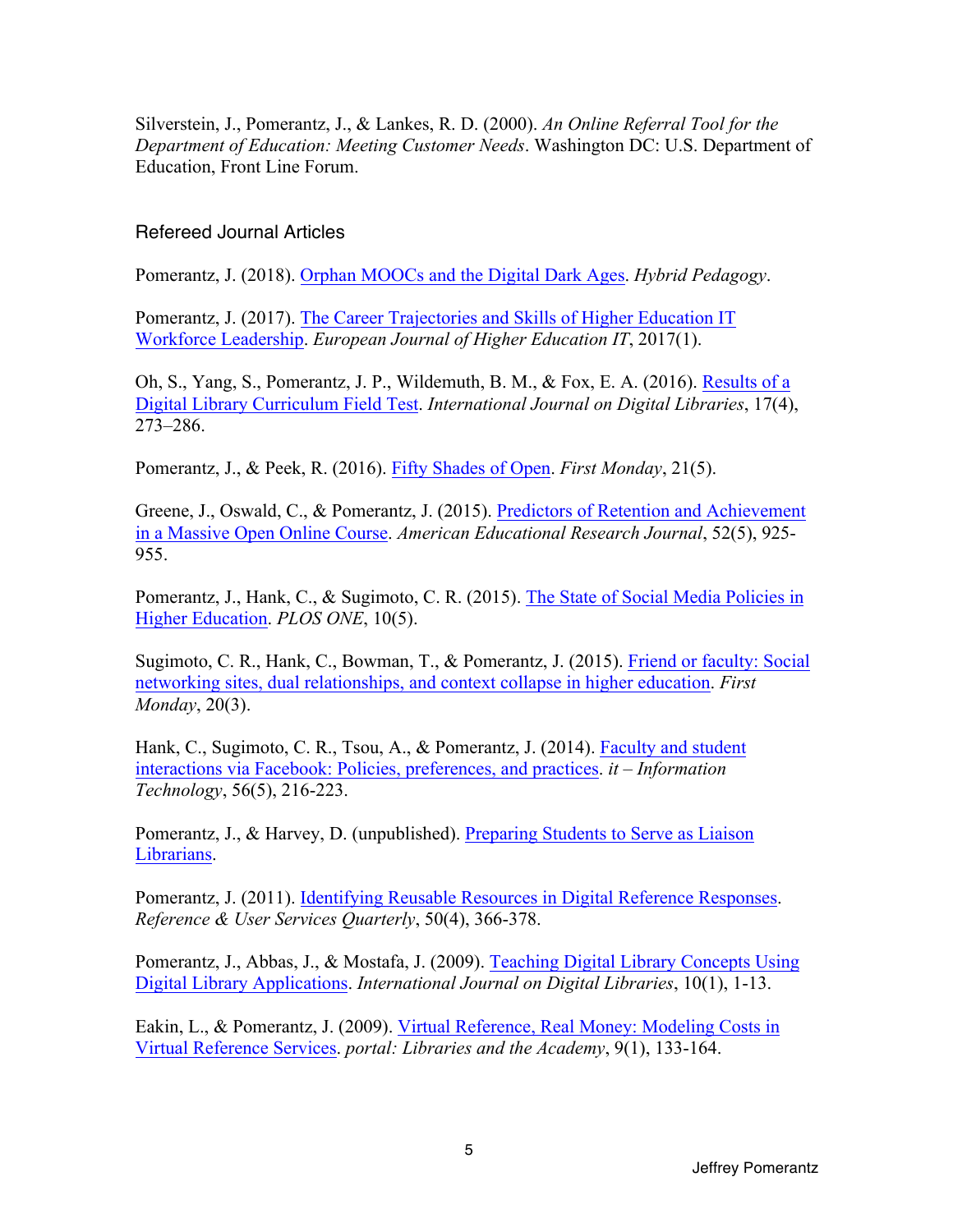Pomerantz, J. (2008). Digital (Library Services) and (Digital Library) Services. *Journal of Digital Information*, 9(2).

Pomerantz, J., Mon, L., & McClure, C. R. (2008). Evaluating Remote Reference Service: A Practical Guide to Problems and Solutions. *portal: Libraries and the Academy*, 8(1), 15- 30.

Pomerantz, J., & Marchionini, G. (2007). The Digital Library as Place. *Journal of Documentation*, 63(4), 505-533.

Pomerantz, J. (2006). Collaboration as the Norm in Reference Work. *Reference & User Services Quarterly*, 46(1), 45-55.

Pomerantz, J., & Luo, L. (2006). Motivations and Uses: Evaluating Virtual Reference Service from the Users' Perspective. *Library & Information Science Research*, 28(3), 350- 373.

Pomerantz, J. (2006). Google Scholar and 100 Percent Availability of Information. *Information Technology and Libraries*, 25(2), 52-56.

Pomerantz, J., & Stutzman, F. (2006). Collaborative Reference Work in the Blogosphere. *Reference Services Review*, 34(2), 200-212.

Pomerantz, J., Luo, L., & McClure, C. R. (2006). Peer Review of Chat Reference Transcripts: Approaches and Strategies. *Library & Information Science Research*, 28(1), 24-48.

Pomerantz, J. (2005). A Conceptual Framework and Open Research Questions for Chatbased Reference Service. *Journal of the American Society for Information Science and Technology*, 56(12), 1288-1302.

Pomerantz, J. (2005). A Linguistic Analysis of Question Taxonomies. *Journal of the American Society for Information Science and Technology*. 56(7), 715-728.

Lavender, K., Nicholson, S., & Pomerantz, J. (2005). Building Bridges for Collaborative Digital Reference between Libraries and Museums through an Examination of Reference in Special Collections. *Journal of Academic Librarianship*, 31(2), 106-118.

Pomerantz, J. (2004). Factors Influencing Digital Reference Triage: A Think-Aloud Study. *The Library Quarterly*, 74(3), 235-264.

Pomerantz, J., Nicholson, S., Belanger, Y., & Lankes, R. D. (2004). The Current State of Digital Reference: Validation of a General Digital Reference Model through a Survey of Digital Reference Services. *Information Processing & Management*, 40(2), 347-363.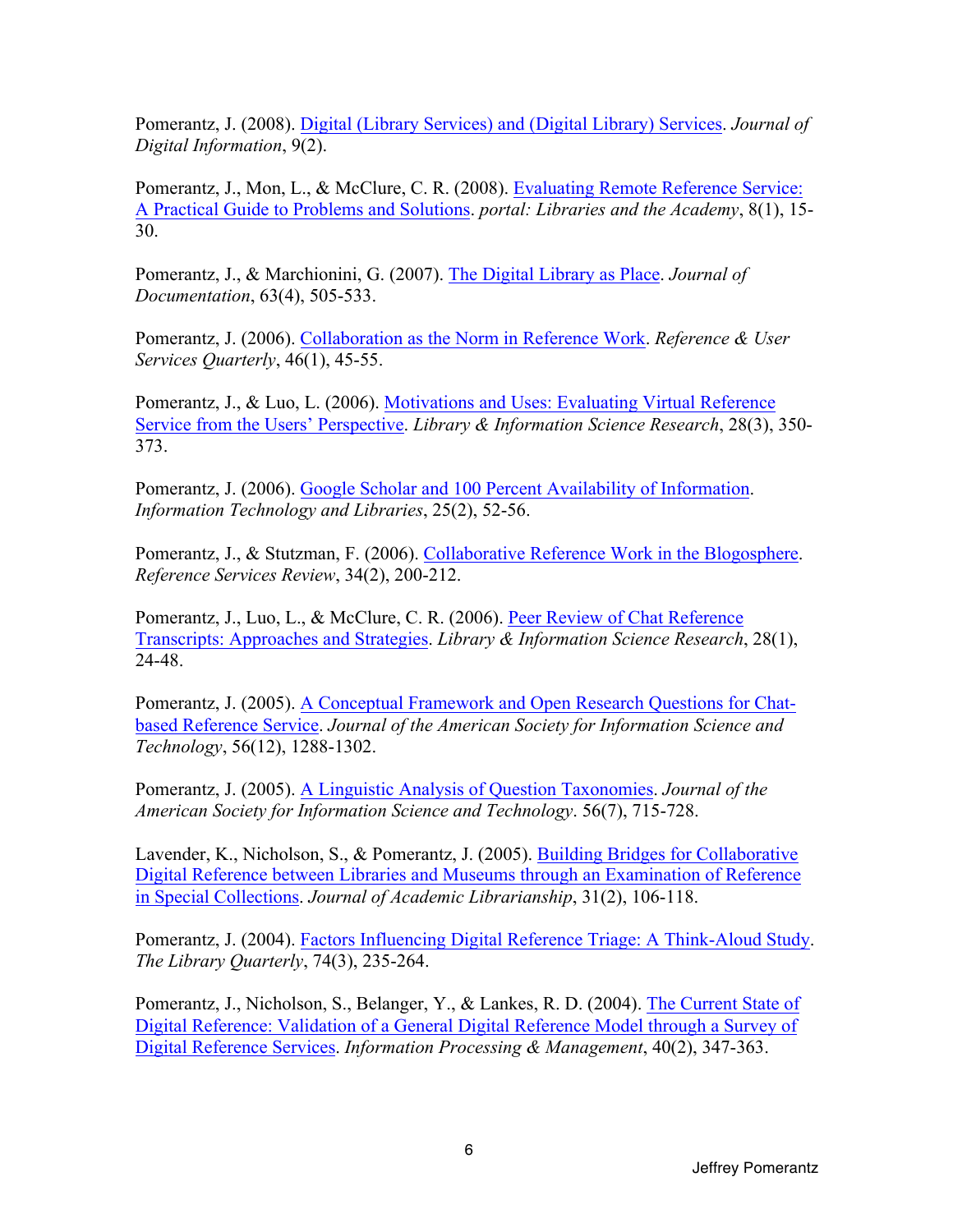Pomerantz, J., Nicholson, S., & Lankes, R. D. (2003). Digital Reference Triage: Factors Influencing Question Routing and Assignment. *The Library Quarterly*, 73(2), 103-120.

Peek, R., Pomerantz, J., & Paling, S. (1998). The Traditional Scholarly Journal Publishers Legitimize the Web. *Journal of the American Society for Information Science*, 49(11), 983- 989.

Refereed Book Chapters and Monographs

Yang, S., Oh, S., Wildemuth, B., Pomerantz, J. P., & Fox, E. A. (2011). Educational Resource Development for Information Retrieval in a Digital Libraries Context. In Efthimiadis, E. N., J. M. Fernández-Luna, J. F. Huete, & A. MacFarlane (Eds.), Teaching and Learning in Information Retrieval. New York: Springer-Verlag.

Pomerantz, J., Choemprayong, S., & Eakin, L. (2008). The Development and Impact of Digital Library Funding in the United States. In D. A. Nitecki & E. Abels (Eds.), *Advances in Librarianship* (Vol. 31, pp. 37-92). New York: Academic Press.

Yang, S., Wildemuth, B., Kim, S., Murthy, U., Pomerantz, J. P., Oh, S., et al. (2008). Further Development of a Digital Library Curriculum: Evaluation Approaches and New Tools. In D. H.-L. Goh, T. H. Cao, I. T. Sølvberg & E. Rasmussen (Eds.), *Asian Digital Libraries: Looking Back 10 Years and Forging New Frontiers: 10th International Conference on Asian Digital Libraries, ICADL 2007, Hanoi, Vietnam, December 10-13, 2007 Proceedings* (Vol. 4822, pp. 434-443). New York Springer-Verlag.

Yang, S., Fox, E. A., Wildemuth, B., Pomerantz, J., & Oh, S. (2006). Interdisciplinary Curriculum Development for Digital Library Education. In S. Sugimoto, et al. (Eds.), *Digital Libraries: Achievements, Challenges and Opportunities. 9th International Conference on Asian Digital Libraries, ICADL 2006, Kyoto, Japan, November 27-30, 2006 Proceedings* (Vol. 4312, pp. 61-70). New York: Springer-Verlag.

Pomerantz, J. (2004). A Repeated Survey Analysis of AskERIC User Survey Data, 1998- 2002. In R. D. Lankes, J. Janes, L. C. Smith & C. M. Finneran (Eds.), *The Virtual Reference Experience: Integrating Theory into Practice (pp. 11-41). New York: Neal-*Schuman Publishers, Inc.

Pomerantz, J. (2003). Integrating Digital Reference Service into the Digital Library Environment. In R. D. Lankes & S. Nicholson & A. Goodrum (Eds.), *The Digital Reference Research Agenda*. Chicago: Association of College and Research Libraries.

Pomerantz, J., & Silverstein, J. (2003). Creating a System for Shared Information & Referral: The Importance of Ontology. In R. D. Lankes & C. R. McClure & M. Gross & J. Pomerantz (Eds.), *Implementing Digital Reference Services: Setting Standards and Making it Real*. New York: Neal-Schuman Publishers, Inc.

Reprinted as: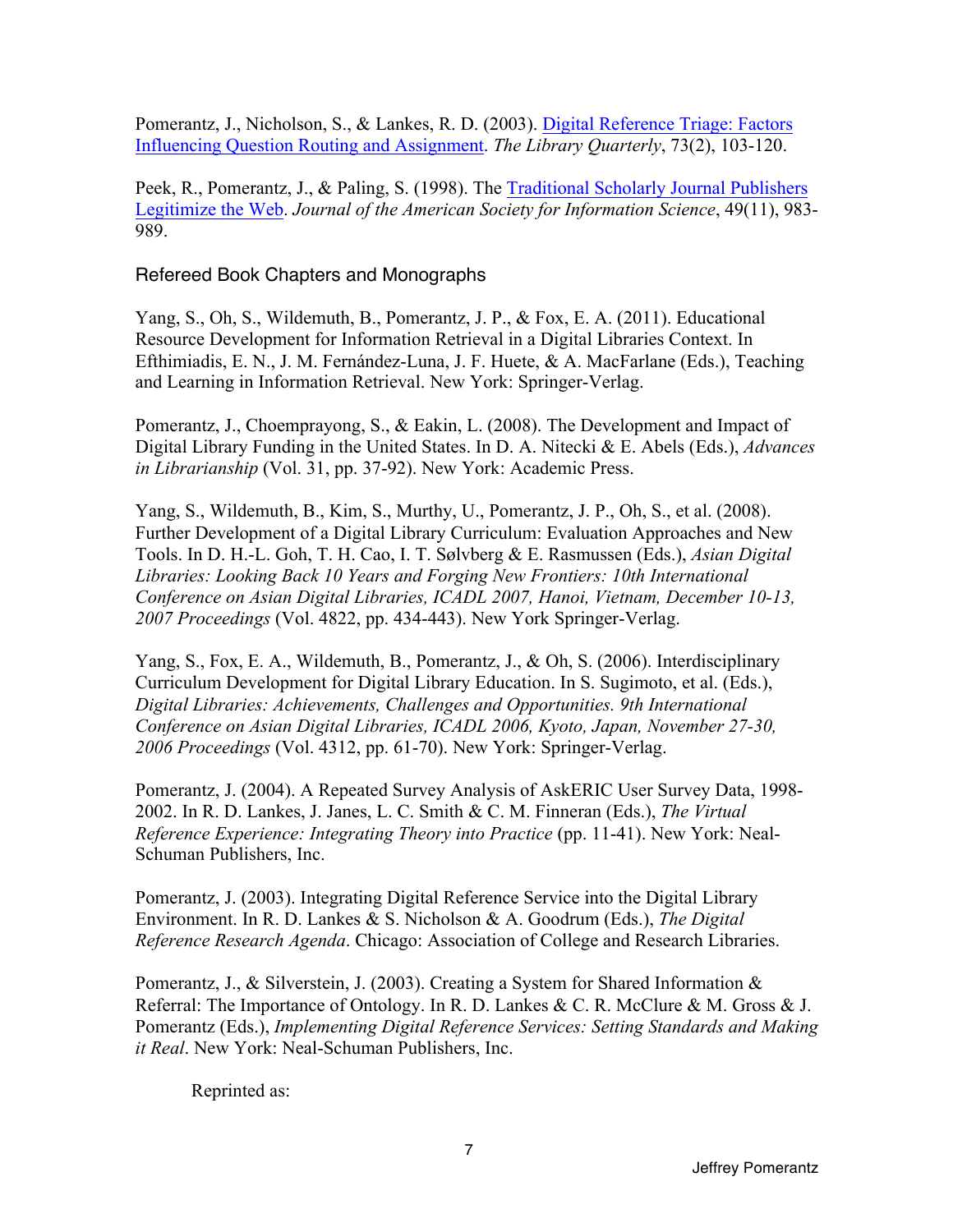Pomerantz, J., & Silverstein, J. (2003). Creating a System for Shared Information & Referral: The Importance of Ontology. In R. D. Lankes & C. R. McClure & M. Gross & J. Pomerantz (Eds.), *Implementing Digital Reference Services: Setting Standards and Making it Real*. London: Facet Publishing.

Peek, R. P., & Pomerantz, J. P. (1998). Electronic Scholarly Journal Publishing. In M. E. Williams (Ed.), *Annual Review of Information Science and Technology* (Vol. 33, pp. 321- 356). Medford, NJ: Information Today, Inc.

#### Refereed Conference Papers

Pomerantz, J. (2019, January). Teaching and Learning with Extended Reality Technology. *Proceedings of the BOBCATSSS 2019 Conference* (pp. 138-146). Osijek, Croatia.

Shah, C., & Pomerantz, J. (2010). Evaluating and Predicting Answer Quality in Community QA. Proceedings of the 33rd International ACM SIGIR Conference on Research and Development in Information Retrieval. New York: Association for Computing Machinery.

Yang, S., Levy, J., Miller, K., Pomerantz, J. P., Oh, S., Wildemuth, B. M., et al. (2008, 13- 16 June). *Developing Educational Modules for Scholars and Migrating the ETD Guide into a Community Wiki*. Paper presented at the 11th International Symposium on Electronic Theses and Dissertations.

Pomerantz, J., Hank, C., McClure, C. R., Andrade, J., & McGilvray, J. (2009). A Meta-Assessment of Statewide Program Evaluations: Matching Evaluation Methods to Program Goals. In S. Hiller, K. Justh, M. Kyrillidou & J. Self (Eds.), *Proceedings of the Library Assessment Conference: Building Effective, Sustainable, Practical Assessment, August 4-6, 2008* (pp. 273-281). Washington, DC: Association of Research Libraries.

Pomerantz, J., Haas, S. W., & Hecht, E. (2008). Identifying Reusable Resources in Digital Reference Answers. In Proceedings of the 71st Annual Meeting of the American Society for Information Science and Technology (Vol. 45). Columbus, OH: Information Today, Inc.

Yang, S., Levy, J., Miller, K., Pomerantz, J.P., Oh, S., Wildemuth, B.M., Fox, E.A. (2008). Two Approaches to Enhance the Education for ETDs: Developing Educational Modules and Migrating the ETD Guide into a Community Wiki. Paper presented at ETD 2008: The 11th International Symposium on Electronic Theses and Dissertations, Aberdeen Scotland, June 4-7, 2008.

Radford, M. L., Connaway, L. S., Pomerantz, J., Mon, L., & Janes, J. (2008). E-Valuating E-Reference: Transforming Digital Reference through Research and Evaluation. In *Proceedings of the 71st Annual Meeting of the American Society for Information Science and Technology* (Vol. 45). Columbus, OH: Information Today, Inc.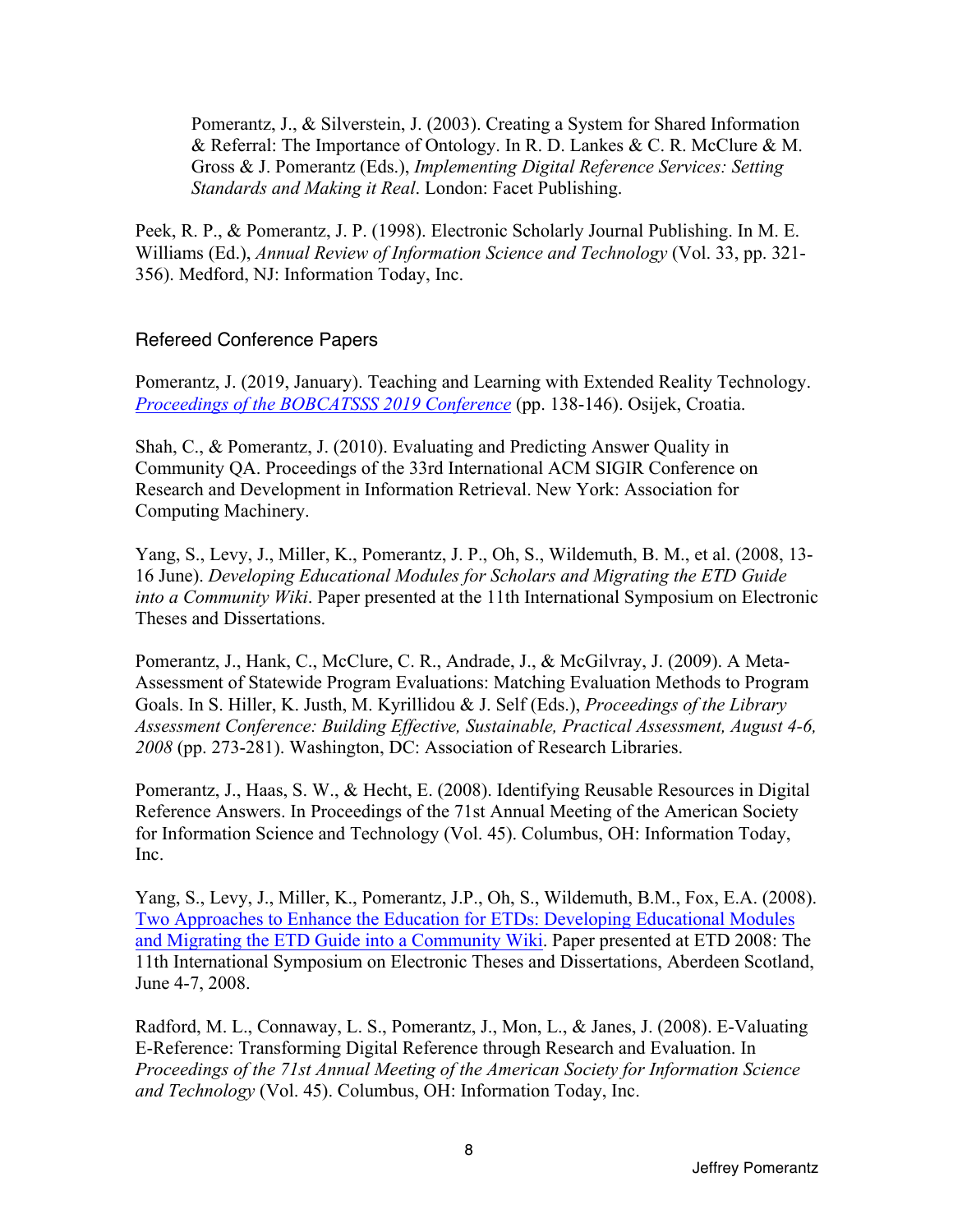Pomerantz, J. (2008). Designing, Developing, and Evaluating an Interdisciplinary Digital Library Curriculum. In J. Selthofer, T. Aparac-Jelušić & M. Krtalić (Eds.), *LIDA 2008 Libraries in the Digital Age* (pp. 143-148). Dubrovnik and Mljet, Croatia: Faculty of Philosophy, University J. J. Strossmayer and Rutgers University.

Yang, S., Wildemuth, B.M., Kim, S., Murthy, U., Pomerantz, J.P., Oh, S., & Fox, E.A. (2007). Further developments of a digital library curriculum: Evaluation approaches and new tools. Asian Digital Libraries: Looking Back 10 Years and Forging New Frontiers, Lecture Notes in Computer Science, 4822, 434-443.

Yang, S., Oh, S., Pomerantz, J., Wildemuth, B., & Fox, E. A. (2007, 13-16 June). *Improving Education and Understanding of NDLTD*. Paper presented at the Proceedings of the 10th International Symposium on Electronic Theses and Dissertations, Uppsala, Sweden.

Pomerantz, J., Oh, S., Wildemuth, B. M., Yang, S., & Fox, E. A. (2007). Digital Library Education in Computer Science Programs. In R. Larson, E. Rasmussen, S. Sugimoto & E. Toms (Eds.), *Proceedings of the 7th ACM/IEEE-CS Joint Conference on Digital Libraries*  (pp. 177-178). New York: Association for Computing Machinery.

Pomerantz, J., Wildemuth, B., Fox, E. A., & Yang, S. (2006). Curriculum Development for Digital Libraries. In *Proceedings of the 6th ACM/IEEE-CS Joint Conference on Digital Libraries* (pp. 175-184). New York: Association for Computing Machinery.

Fox, E. A., Yang, S., Wildemuth, B., & Pomerantz, J. (2006). *Digital Library Curriculum Development: Enhancing Education and Comprehension of NDLTD*. Paper presented at the Proceedings of the 9th International Symposium on Electronic Theses and Dissertations, Quebec City, Quebec, Canada.

Luo, L., & Pomerantz, J. (2005). Motivations and Uses: An Evaluation of Users' Use of a Chat Reference Service. In A. Grove (Ed.), *Proceedings of the 68th ASIS&T Annual Meeting: Sparking Synergies: Bringing Research and Practice Together (Vol. 42).* Medford, NJ: Information Today, Inc.

Pomerantz, J. (2005). The Use of Electronic Resources by Digital Reference Services. In *LIDA 2005 Libraries in the Digital Age* (pp. 105-115). Dubrovnik and Mljet, Croatia: Faculty of Philosophy, University J. J. Strossmayer and Rutgers University.

Pomerantz, J., & McClure, C. (2004). Evaluation of a Statewide Collaborative Chat-based Reference Service: Approaches and Directions. In *Proceedings of the 67th Annual Meeting of the American Society for Information Science and Technology* (pp. 102-109). Medford, NJ: Information Today, Inc.

Pomerantz, J., & Lankes, R. D. (2003). Taxonomies for Automated Question Triage in Digital Reference. In C. C. Marshall, G. Henry & L. Delcambre (Eds.), *Proceedings of the*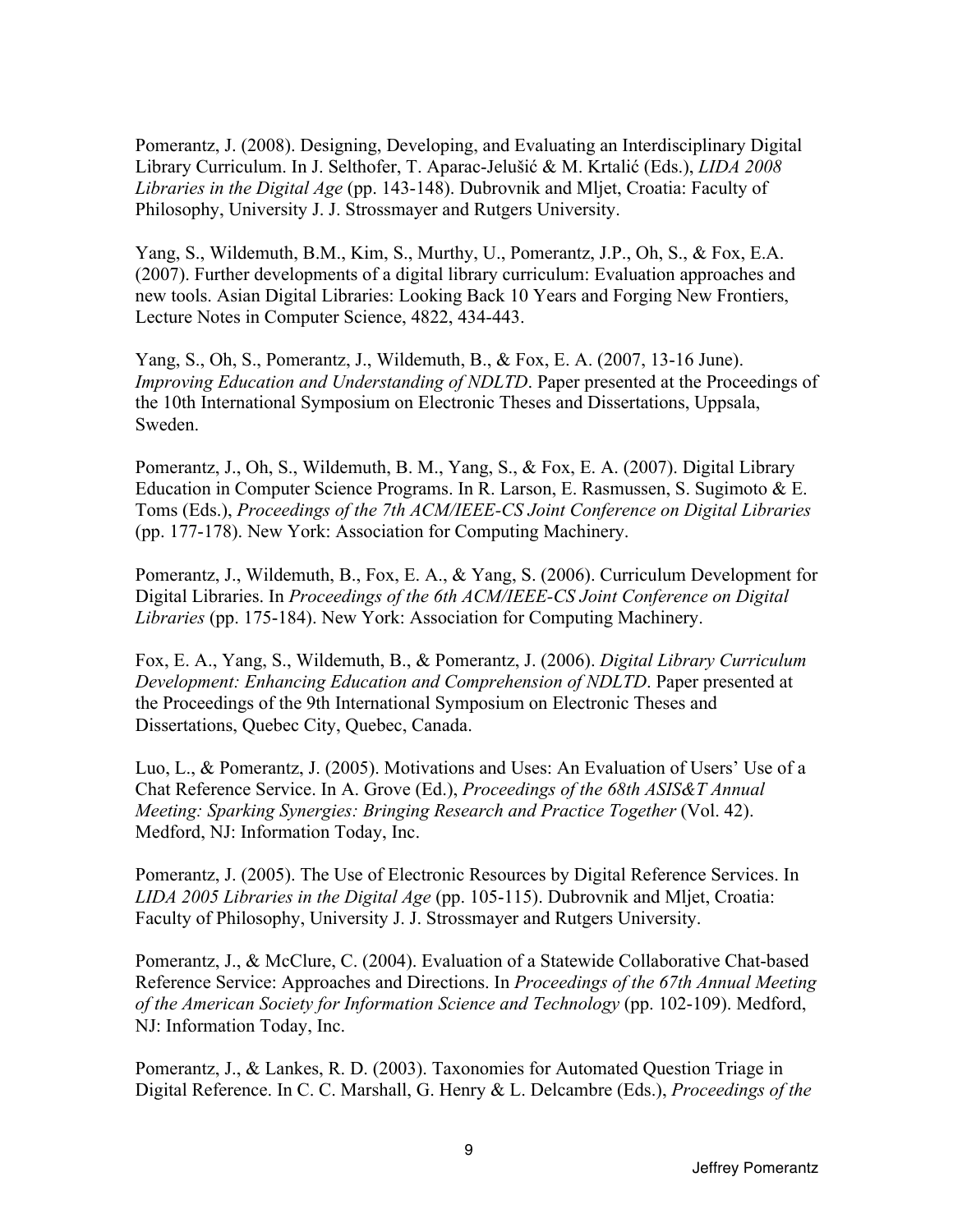*2003 Joint Conference on Digital Libraries*, May 27-31 2003, Rice University, Houston, TX (pp. 119-121). Washington DC: IEEE Computer Society.

Nilan, M., Pomerantz, J., & Paling, S. (2001). Genres from the Bottom Up: What Has the Web Brought Us? In E. Aversa & C. Manley (Eds.), *64th ASIST Annual Meeting: Information in a Networked World: Harnessing the Flow (Vol. 38, pp. 330-339).* Washington D.C.: Information Today, Inc.

Pomerantz, J. (1997). A Few Tips About Purchasing Computer Hardware. In Massachusetts Continuing Legal Education, Inc., *Hanging Your Shingle: Becoming a Successful and Ethical Lawyer-Entrepreneur: A Step-by-Step Workshop to Establishing, Marketing and Running a Law Practice* (p. 95). Boston: Massachusetts Continuing Legal Education, Inc.

# Magazine & Edited Journal Articles

Pomerantz, J & Rode, R. (2020, June 29). Exploring the Future of Extended Reality in Higher Education. *EDUCAUSE Review*.

Pomerantz, J. (2018, April 5). C-Level Reporting Lines. *EDUCAUSE Review: Data Bytes column*.

Pomerantz, J. (2018, March 28). The C-Level 9-to-5. *EDUCAUSE Review: Data Bytes column*.

Pomerantz, J., & Brooks, D. C. (2017, November 20). And You May Ask Yourself, Well, How Did I Get Here? *EDUCAUSE Review*.

Pomerantz, J. (2017, October 23). Organizational Routines and the Higher Ed CIO. *EDUCAUSE Review*.

Brown, M., Pomerantz, J., & Brooks, D. C. (2017, October 23). Educating Faculty about Information Security: Insights and Findings from ECAR's 2017 Faculty Study. *EDUCAUSE Review: Transforming Higher Ed column*.

Brooks, D. C., & Pomerantz, J. (2017, October 23). Beyond Passwords and PINs: Students and InfoSec Training. *EDUCAUSE Review: Data Bytes column*.

Grama, J. L., Pomerantz, J., & Vogel, V. M. (2017, October 23). The Higher Education CISO: A Modest Security Awareness Hero. *The Stay Safe Online Blog*. National Cyber Security Alliance (NCSA).

Pomerantz, J. (2017, October 9). The Internet Wants You. *EDUCAUSE Review: Data Bytes column*.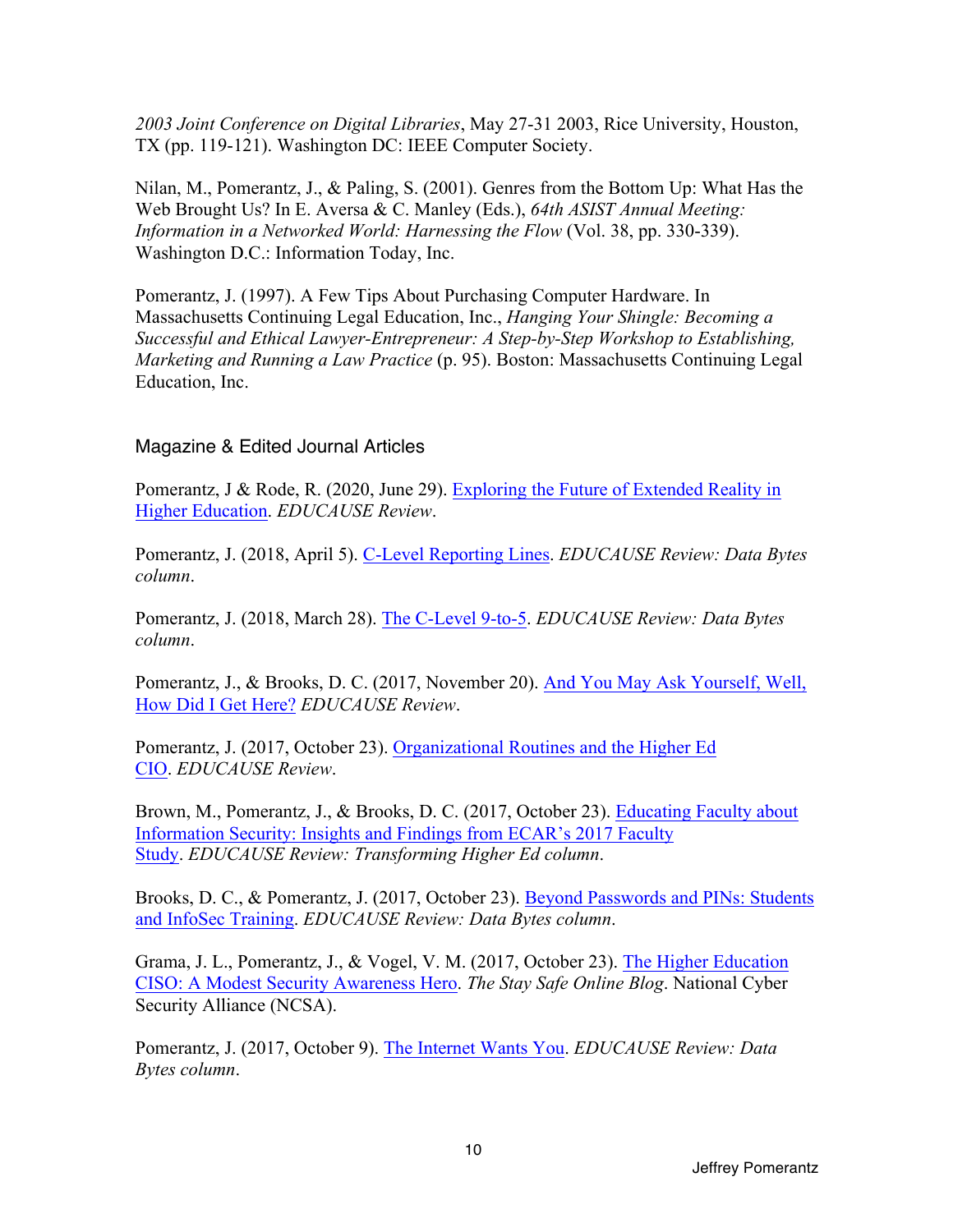Pomerantz, J. (2017, August 28). Chief Data Officer: The Most Strategically Important Leadership Position in Higher Ed? *EDUCAUSE Review: Data Bytes column*.

Pomerantz, J. (2017, July 17). CISOs Roll with their Roles. *EDUCAUSE Review: Security Matters column*.

McIntosh, K., Pomerantz, J., Rodrigues, H., Smith, C., & Woo, M. (2017, June 5). Expanding Your Recruitment Pool through Increasing Diversity, Equity, and Inclusion. *EDUCAUSE Review*.

Pomerantz, J. (2017, April 24). Enterprise Architects: Masters of Soft Power. *EDUCAUSE Review: Enterprise Connections column*.

 Pomerantz, J. (2017, April 10). Now on the Menu: Data Bytes. *EDUCAUSE Review: Data Bytes column*.

Pomerantz, J. (2017, March 15). CIOs Do It All. *EDUCAUSE Review: The Professional Development Commons column*.

Pomerantz, J. (2016, June 13). Retaining the Higher Education IT Workforce. *EDUCAUSE Review*.

Pomerantz, J. (May 2016). Don't own your metadata? Prepare to get owned. *Wired Magazine*.

 to Personalized Learning. *EdSurge*. Kim, D., & Pomerantz, J. (2015, September 22). Smart Libraries Will Power the Transition

Pomerantz, J. (2014, August 11). No Apologies. *Inside Higher Ed Views*.

Pomerantz, J. (2014, August 4). Taking Advantage of Librarianship's Hidden Curriculum. *UNBOUND*.

Pomerantz, J., Wildemuth, B. M., Oh, S., Yang, S., & Fox, E. A. (2009). Evaluation of a Curriculum for Digital Libraries. Bulletin of IEEE Technical Committee on Digital Libraries, 5(1).<www.ieee-tcdl.org/Bulletin/v5n1/Pomerantz/pomerantz.html>

Pomerantz, J. (2008). Evaluation of Online Reference Services. *Bulletin of the American Society for Information Science and Technology*, 34(2), 15-19. <www.asis.org/Bulletin/Dec>-07/pomerantz.html

Pomerantz, J., Oh, S., Yang, S., Fox, E. A., & Wildemuth, B. (2006). The Core: Digital Library Education in Library and Information Science Programs. *D-Lib Magazine*, 12(11). [dx.doi.org/10.1045/november2006-pomerantz](https://dx.doi.org/10.1045/november2006-pomerantz)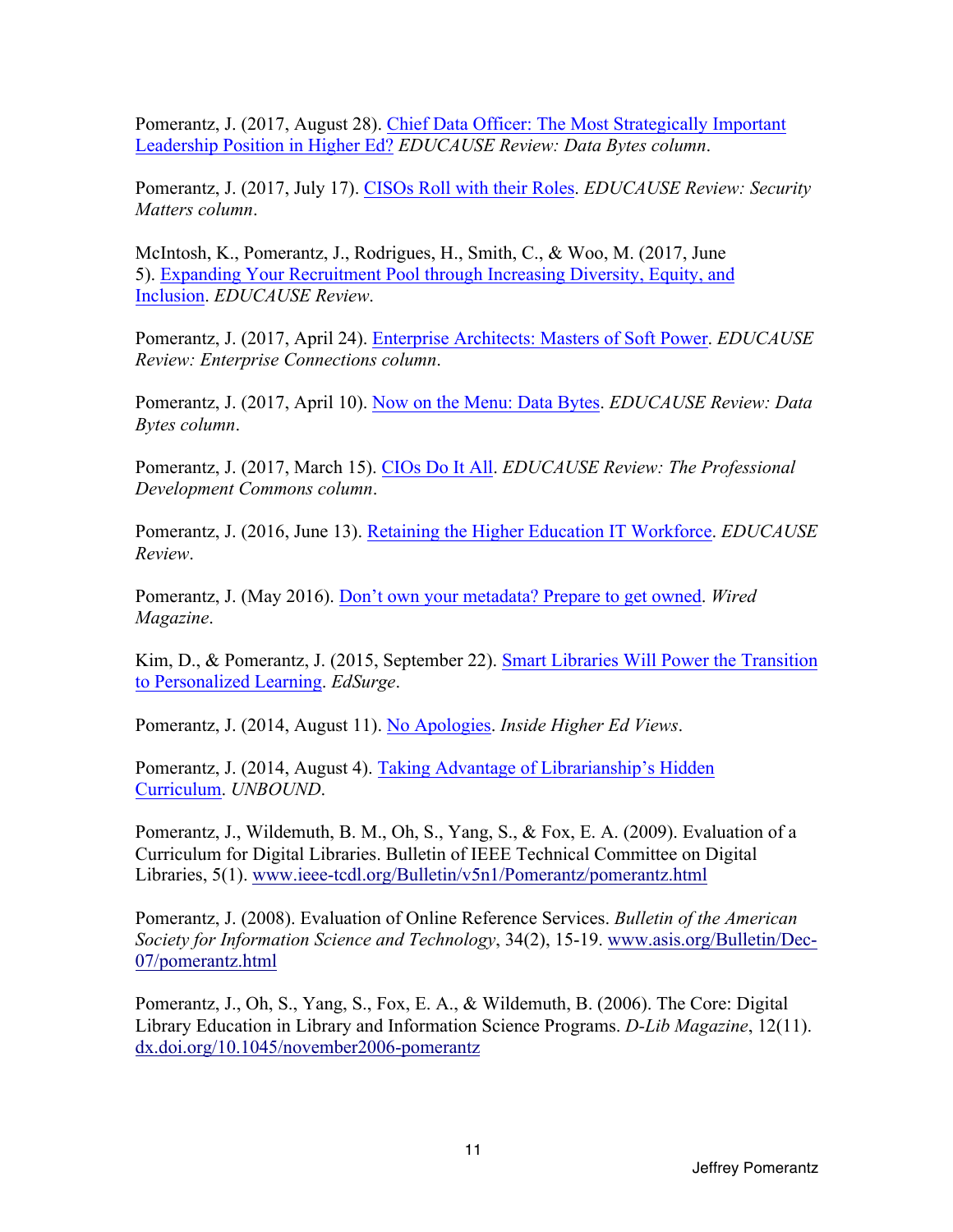#### Self-published

Pomerantz, J. (2019, April 2). Fear and Loathing in Virtual Reality. *Medium*.

 change. *Medium*. Pomerantz, J. (2015, May 10). Thanks to the NSA, the legal definition of metadata may

#### Refereed Conference Posters

 *and Technology* (Vol. 56). Medford, NJ: Information Today, Inc. DOI: 10.1002/pra2.118 Dumas, Catherine Leigh, Erdelez, Sanda, Pomerantz, Jeffrey, Parthiban, Vik. (2019). Usability Testing of LUI: A New Human-computer Interface for Large Displays. In *Proceedings of the 2019 Annual Meeting of the American Society for Information Science* 

Pomerantz, Jeffrey, and D. Christopher Brooks. (2017, November 2). The 2017 ECAR Faculty and Student Technology Surveys. Poster presented at EDUCAUSE Annual Conference 2017.

Pomerantz, Jeffrey. (2017, November 1). The Leaky Pipeline to Higher Education Leadership. Poster presented at EDUCAUSE Annual Conference 2017.

Greene, J., Oswald, C., & Pomerantz, J. (2015). Predictors of Retention and Achievement in Massive Open Online Courses: Student Characteristics and Motivation. In *Proceedings of the 2015 American Educational Research Association Annual Meeting*.

Pomerantz, J., Haas, S. W., & Hecht, E. (2008). Identifying Reusable Resources in Digital Reference Answers. In *Proceedings of the 71st Annual Meeting of the American Society for Information Science and Technology* (Vol. 45). Medford, NJ: Information Today, Inc.

Pomerantz, J., Wildemuth, B. M., Oh, S., Yang, S., & Fox, E. A. (2008). Evaluation of a Curriculum for Digital Libraries. In *Proceedings of the 8th ACM/IEEE-CS Joint Conference on Digital Libraries* (p. 462). New York: Association for Computing Machinery.

Luo, L., & Pomerantz, J. (2005). Motivations and Uses: An Evaluation of Users' Use of a Chat Reference Service. In A. Grove (Ed.), *Proceedings of the 68th ASIS&T Annual Meeting: Sparking Synergies: Bringing Research and Practice Together (Vol. 42).* Medford, NJ: Information Today, Inc.

Pomerantz, J. (2002). Question Types in Digital Reference: An Evaluation of Question Taxonomies. In E. G. Toms (Ed.), *Proceedings of the 65th ASIST Annual Meeting* (Vol. 39, p. 542). Philadelphia, PA: Information Today, Inc.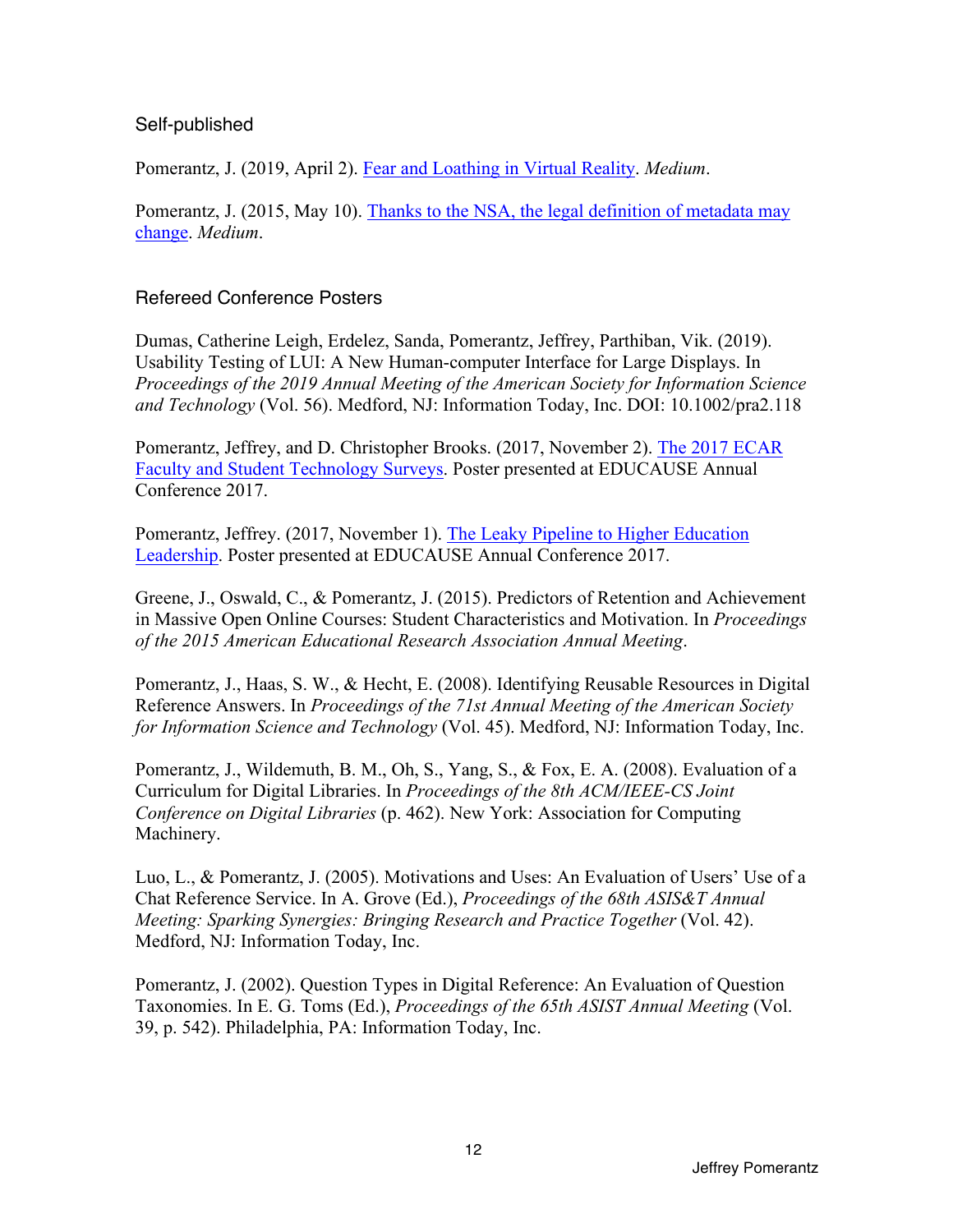Pomerantz, J. (2002). Question Types in Digital Reference: An Evaluation of Question Taxonomies, *Proceedings of the Second ACM/IEEE-CS Joint Conference on Digital Libraries* (p. 404). New York: Association for Computing Machinery.

Pomerantz, J., & Lankes, R. D. (2002). Integrating Expertise into the NSDL: Putting a Human Face on the Digital Library, *Proceedings of the Second ACM/IEEE-CS Joint Conference on Digital Libraries* (p. 405). New York: Association for Computing Machinery.

# Guest Edited Journal Issues

Pomerantz, J. (Ed). (2011). Digital Library and Digital Curation Education, Part Two. Journal of Education for Library and Information Science, 52(2). [jelis.org/table-of](https://jelis.org/table-of)contents/volume-52-number-2/

Pomerantz, J. (Ed). (2011). Digital Library and Digital Curation Education, Part One. Journal of Education for Library and Information Science, 52(1). [jelis.org/table-of](https://jelis.org/table-of)contents/volume-52-number-1/

#### Entries in Reference Works

Contributor to the Oxford English Dictionary: Contributed the first known use of the word "metadata" in print. See: jeffrey.pomerantz.name/2014/10/first-known-use-of-the-wordmetadata-in-print/

Frequent contributor to Wikipedia: en.wikipedia.org/wiki/User:Jpom

Yang, S., Wildemuth, B., Fox, E. A., Pomerantz, J., & Oh, S. (2009). Core Topics in Digital Library Education. In Y.-L. Theng, S. Foo, D. G. H. Lian & J.-C. Na (Eds.), *Handbook of Research on Digital Libraries: Design, Development, and Impact*. Hershey, PA: IGI Global. DOI: 10.4018/978-1-59904-879-6.ch051

# **Presentations & Public Speaking**

#### Interviews

Open Learning '18. Interview with Gardner Campbell for OPEN LEARNING: A Connectivist MOOC for Faculty Collaboratives (March 2018).

13

New Books Network, New Books in Technology Podcast. (February 2016).

MIT Press Podcast Episode 78. (December 2015).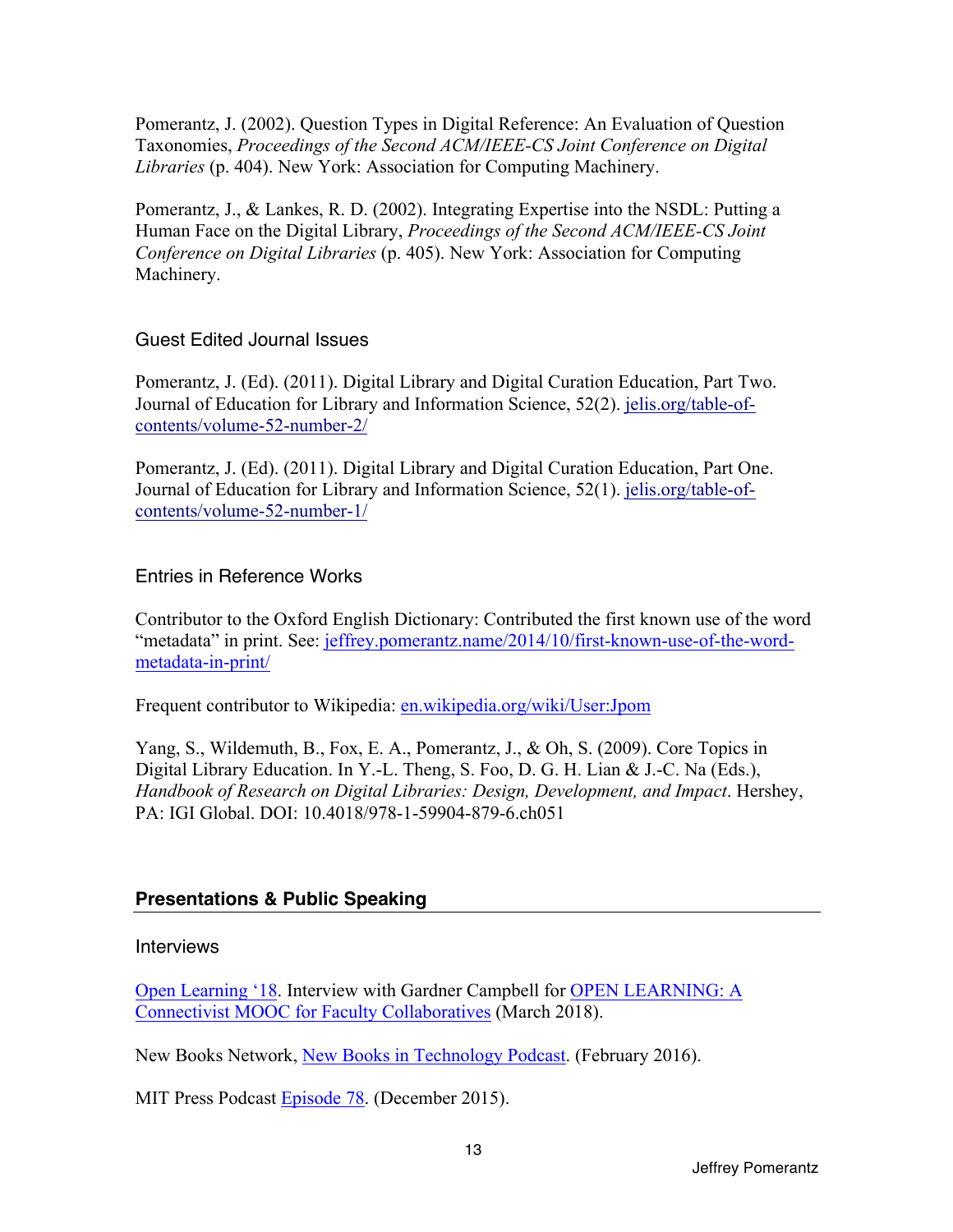#### Conference Presentations

Pomerantz, J. (7 August 2020). XR for Experiential Learning. Beyond Zoom: XR For Teaching and Research in the COVID-19 Era Conference.

Pomerantz, J, & Janes, H. (7 August 2020). Rapid prototyping for XR. Beyond Zoom: XR For Teaching and Research in the COVID-19 Era Conference.

Pomerantz, J. (23 June 2020). Extending XR across Campus: Adoption and Deployment. NERCOMP Annual Conference Online.

Pomerantz, J. (Scheduled for 2020 March 17, Postponed due to Covid-19). Reality & Education Transformed: XR in Higher Education Conference at The College of New Jersey. Ewing, NJ.

Pomerantz, J. (8 January 2020). Campus of the Future Research Project: The Story So Far. XR in Education Workshop. Yale University, New Haven, CT.

 Pomerantz, J., Anderson, M., Brown, M., Hibbert, M., & Thompson, M. (15 October 2019). XR on Campus: Vanguard Applications in Teaching and Learning. EDUCAUSE Annual Conference, Chicago, IL.

Pomerantz, J. (22 January 2019). Teaching and Learning with Extended Reality Technology. BOBCATSSS 2019 Conference. Osijek, Croatia.

Brooks, D. C. & Pomerantz, J. (1 November 2017). The 2017 ECAR Faculty and Student Technology Surveys. EDUCAUSE Annual Conference, Philadelphia, PA.

Brooks, D. C. & Pomerantz, J. (11 April 2017). Roads Taken, or What Robert Frost Can't Tell Us about Higher Ed IT Career Paths. EDUCAUSE Connect: Chicago, Chicago, IL.

Pomerantz, J. & Brooks, D. C. (March 2017). Roads Taken, or What Robert Frost Can't Tell Us about Higher Ed IT Career Paths. EDUCAUSE Connect: Portland, Portland, OR.

 Brooks, D. C., Pomerantz, J., & Reeves, J. (February 2017). The Stat is Right! The Ed Tech Quiz Show. ELI Annual Meeting, Houston, TX.

Pomerantz, J., & Brooks, D. C. (October 2016). Analytics and Student Success: Research and Benchmarking. EDUCAUSE Annual Conference, Anaheim, CA.

Brooks, D. C., & Pomerantz, J. (October 2016). Student and Faculty Technology Experiences: Research and Benchmarking. EDUCAUSE Annual Conference, Anaheim, CA.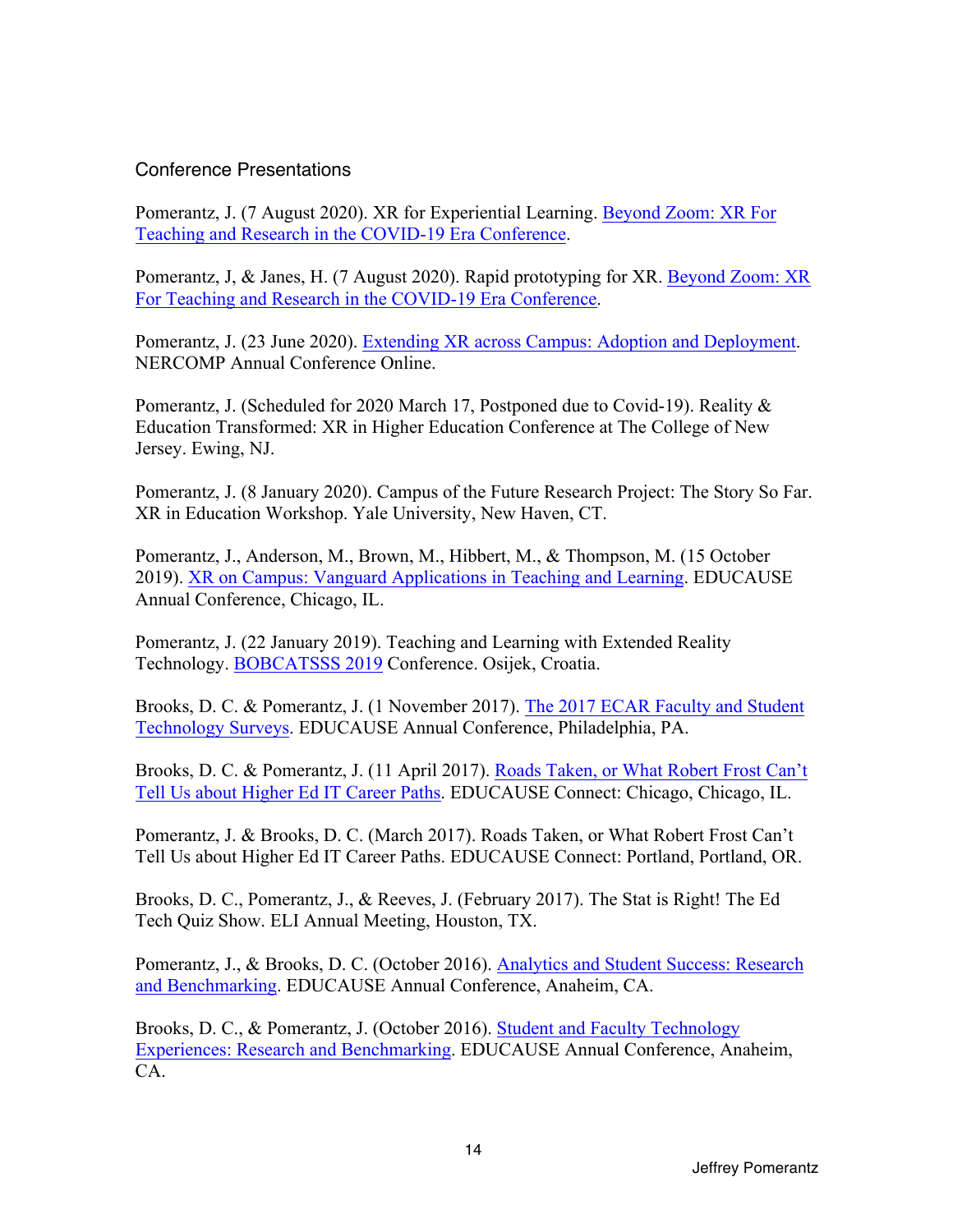Pomerantz, J., & Shulman, B. (April 2016). Should I Stay or Should I Go? Lessons Learned from the Clash and ECAR's Higher Ed Workforce Study. EDUCAUSE Connect: Miami, Miami, FL.

 Dahlstrom, E., & Pomerantz, J. (March 2016). Should I Stay or Should I Go? Lessons Learned from the Clash and ECAR's Higher Ed Workforce Study. EDUCAUSE Connect: Denver, Denver, CO.

"Maximizing Open Access and the DPLA." DPLAfest, Boston, MA. 25 October 2013. With Robin Peek and Sandra McIntyre.

"Information Seeking from Libraries and the Internet." Panel presentation on *The Impact of the Internet on Users* at the 70th Annual Meeting of the American Society for Information Science and Technology. Milwaukee, WI. 21 October 2007. With Songphan Choemprayong and Sarah Aerni.

"Digital Library Education in Computer Science Programs." 7th ACM/IEEE-CS Joint Conference on Digital Libraries. Vancouver, BC. 21 June 2007. With Barbara M. Wildemuth, Edward A. Fox, Seungwon Yang, & Sanghee Oh.

"Education for Digital Librarianship: Addressing Employers' Needs." Panel presentation on *Education for Digital Librarianship: Employers' Needs and How They Can Be Addressed*. 69th Annual Meeting of the American Society for Information Science and Technology, Austin, TX. 7 November 2006.

 "The Return on Investment of Collaborative Virtual Reference Service." Panel presentation on *Shaping the Future Realities of Virtual Reference*. 69th Annual Meeting of the American Society for Information Science and Technology, Austin, TX. 6 November 2006.

"Curriculum Development for Digital Libraries." 6th ACM/IEEE-CS Joint Conference on Digital Libraries. Chapel Hill, NC. 13 June 2006. With Barbara M. Wildemuth, Edward A. Fox, Seungwon Yang, & Sanghee Oh.

Panel presentation on *User Services for Digital Libraries*. 68th Annual Meeting of the American Society for Information Science and Technology. Charlotte, NC. 31 October 2005.

"The Use of Electronic Resources by Digital Reference Services." Libraries in the Digital Age Conference. Dubrovnik and Mljet, Croatia. 2 June 2005.

"Evaluation of a Statewide Collaborative Chat-based Reference Service: Approaches and Directions." 67th Annual Meeting of the American Society for Information Science and Technology. Providence, RI. 17 November 2004. With Charles R. McClure.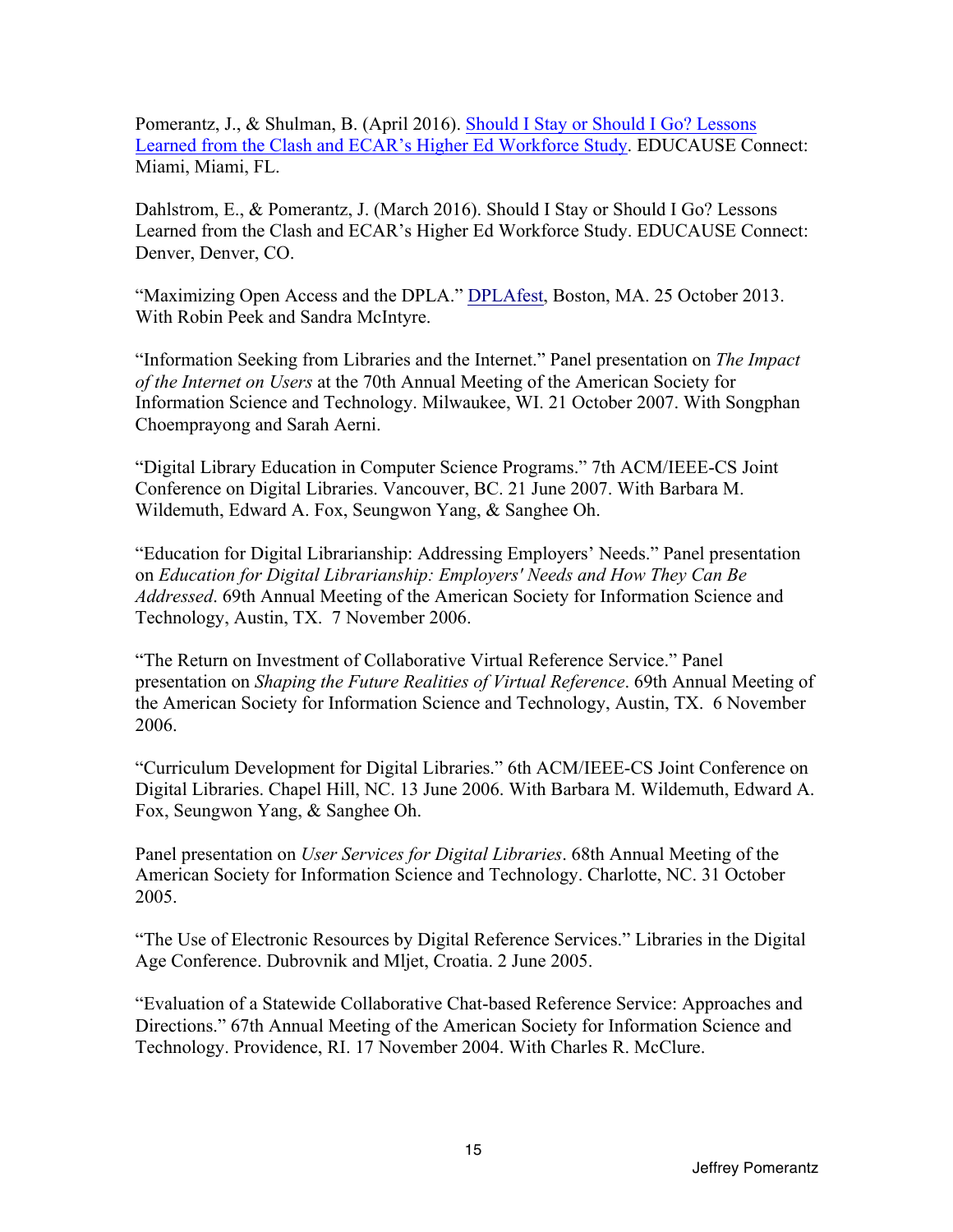"Evaluation of NCknows, a Statewide Collaborative Chat Reference Service." Virtual Reference Desk Conference. Cincinnati, OH. 8 November 2004. With Charles R. McClure.

"Evaluation of NCknows, a Statewide Collaborative Chat Reference Service in North Carolina." Annual Conference of the American Evaluation Association. Atlanta, GA. 4 November 2004.

"Lyceum: A Blogsphere for Library Reference." Panel presentation on *Weblog applications in eLearning, business and libraries* at the Thirteenth International World Wide Web Conference. New York, NY. 18 May 2004.

"Repeated Survey Analysis of AskERIC User Survey Data, 1998-2002." Virtual Reference Desk Conference. San Antonio, TX. 18 November 2003.

"Crossing the Bridge between Museums and Academic Special Collections: An Analysis of the Digital Reference Function." Virtual Reference Desk Conference. San Antonio, TX. 18 November 2003. With Scott Nicholson and Kenneth Lavender.

"Taxonomies for Automated Question Triage in Digital Reference." Joint Conference on Digital Libraries 2003. Houston, TX. 28 May 2003. With R. David Lankes.

 "Integrating Digital Reference Service into the Digital Library Environment." Virtual Reference Desk Conference. Chicago, IL. 11 November 2002.

"Be Careful What You Wish For: Designing Tools for Digital Reference" Virtual Reference Desk Conference. Orlando, FL. 13 November 2001. With Yvonne Belanger.

"The Importance of Ontology: Creating a System for Shared Information & Referral." Virtual Reference Desk Conference. Orlando, FL. 13 November 2001. With Joanne Silverstein.

"Genres from the Bottom Up: What Has the Web Brought Us?" 64th American Society for Information Science and Technology Annual Meeting. Washington DC. 6 November 2001. With Michael Nilan and Stephen Paling.

"What We Really Know About Electronic Scholarly Journals." National Online Meeting & IOLS '99. New York, NY. 19 May 1999. With Robin Peek.

Invited Presentations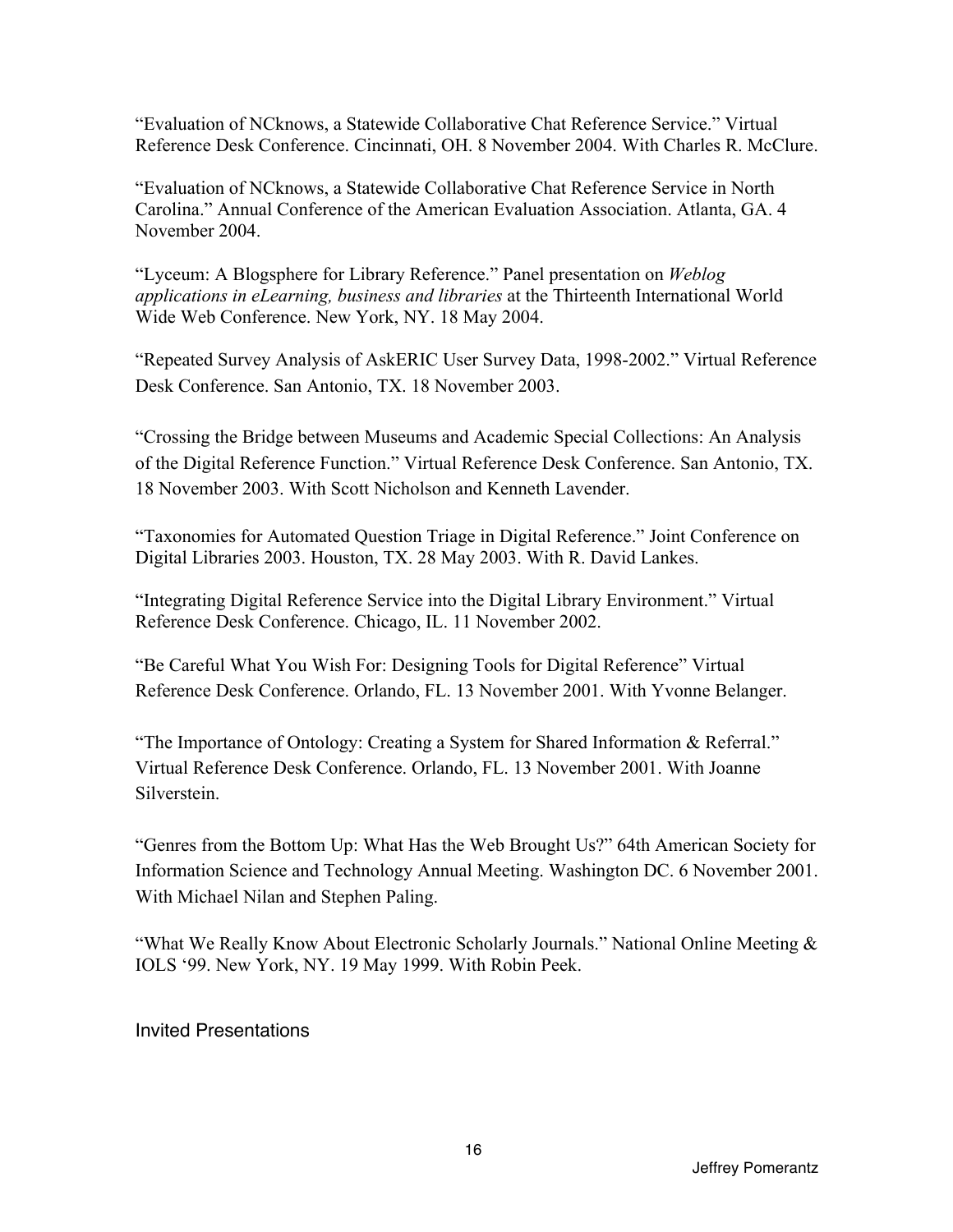Introduction to Metadata for Deep Learning. Data Science and Machine Learning Seminar Series, Department of Mathematical Sciences, Purdue University Fort Wayne. 15th October 2020.

Panel moderator for the "Where is the AR/VR applications market in education heading?" session, LearnLaunch Across Boundaries Conference, Boston MA. 31 January 2020.

EDUCAUSE Live! Webinar: XR for Teaching and Learning, with D. Christopher Brooks. EDUCAUSE webinar. 12 November 2019.

EDUCAUSE Live! Webinar: The IT Experiences of Faculty and Students: 2017 ECAR Findings, with D. Christopher Brooks. EDUCAUSE webinar. 30 November 2017.

EDUCAUSE LIVE! Today's Higher Ed IT Workforce, with D. Christopher Brooks. EDUCAUSE webinar. 10 May 2016.

"Open DPLA," with Robin Peek. Simmons College GSLIS. 24 October 2013. <http://goo.gl/cxSzZK>

"Digital Humanities (in | and | vs.) iSchools?" Panel session at the ASIS&T 2012 Annual Meeting, Baltimore, MD. 8 February 2012. http://www.ischools.org/iConference12/alternative\_events/#AE6

"Strategies for Keeping up with New Technologies" Shift + Control + Teach: A Faculty Showcase. Hosted by the UNC Center for Faculty Excellence. 29 October 2010. With Evelyn Daniel.

"People Transforming Information, Information Transforming People." SIG CON Panel, ASIS&T 2008 Annual Meeting, Columbus, OH. 23 October 2008.

"Library 2.71828." Part of the SIG CON 33.0 at the ASIS&T 2007 Annual Meeting, Milwaukee, WI. 23 October 2007.

Panel presentation on *Teaching DL-Related Topics Using DL Applications*, part of the Developing a Digital Libraries Education Program Workshop. ACM/IEEE-CS Joint Conference on Digital Libraries. Vancouver, BC. 18 June 2007.

"Digital Curation Issues within the Context of a Curriculum for Digital Librarianship." DigCCurr2007. Chapel Hill, NC. 19 April 2007. With Barbara Wildemuth.

"The Return on Investment of Collaborative Virtual Reference Service." ALISE Annual Conference. Seattle, WA. 18 January 2007. With Lorraine Eakin.

"Training information professionals for a state-wide digital reference service." Panel presentation on *Digital Library Education and Training* at the 67th Annual Meeting of the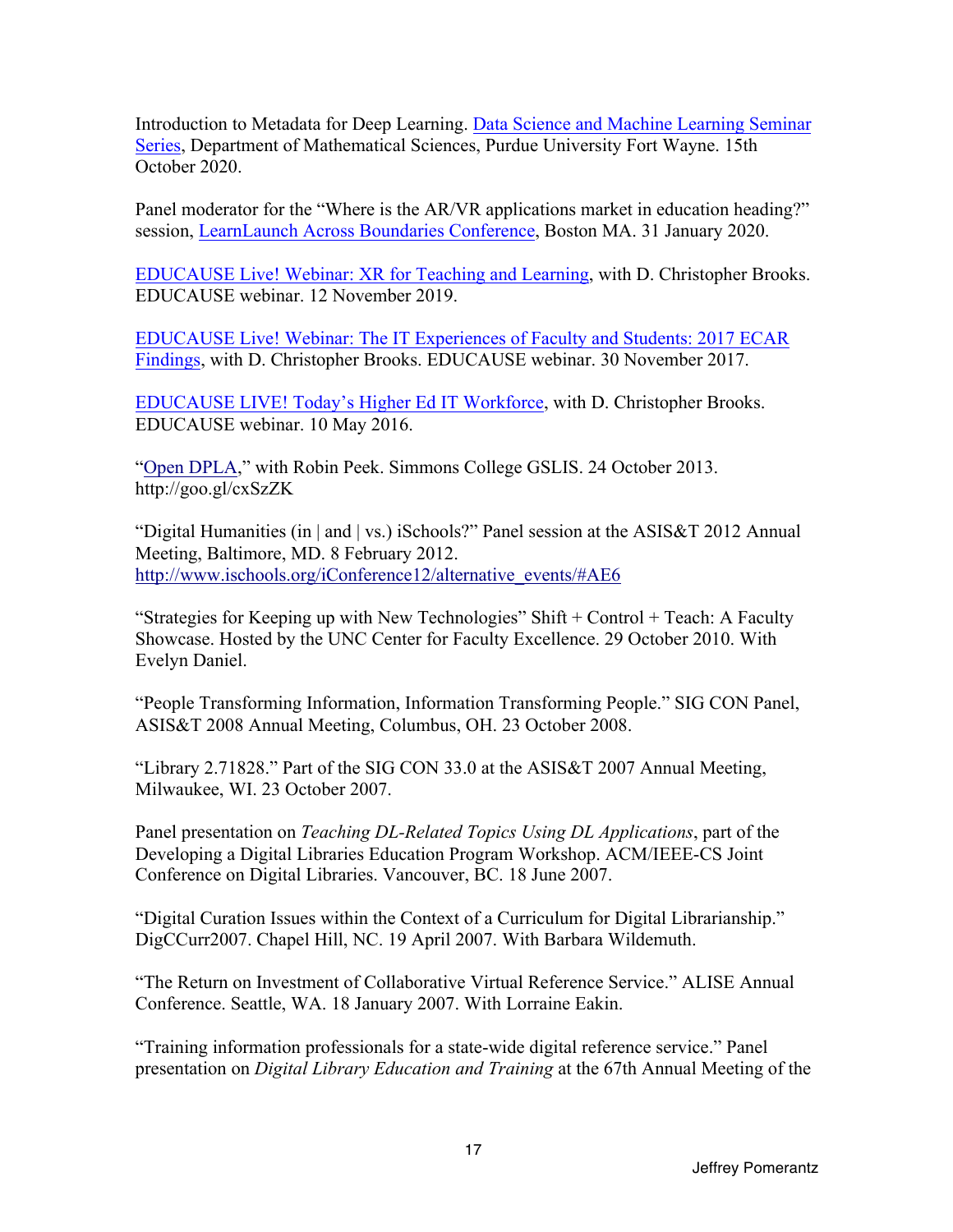American Society for Information Science and Technology. Providence, RI. 16 November 2004.

 conference Workshop on *Management Strategies for Digital Reference Services* at the "Evaluation of the State Library of North Carolina's Chat Reference Service." Pre-Virtual Reference Desk Conference. San Antonio, TX. 16 November 2003.

"Question Taxonomies for Digital Reference." Panel presentation on *Subject-Based Virtual Reference: Avenues and Vehicles for Success* at the 66th American Society for Information Science and Technology Annual Meeting. Long Beach, CA. 20 October 2003.

"Classification and Ontology for Digital Libraries." Presentation to delegates from Kim Chaek University of Technology, Democratic People's Republic of Korea. The Maxwell School of Syracuse University. 21 April 2003.

"Integrating Digital Reference Service into the Digital Library Environment." Paper presented at the Digital Reference Research Symposium, Cambridge, MA. 2 August 2002.

"Perspectives on Technical Literacy." Joint discussion panel between Syracuse University's Schools of Information Studies and Composition and Cultural Rhetoric. IST Brownbag series. 23 March 2001.

"A Few Tips about Purchasing Computer Hardware." Paper presented at Hanging Your Shingle: Becoming a Successful and Ethical Lawyer-Entrepreneur: A Step-by-Step Workshop to Establishing, Marketing and Running a Law Practice. Massachusetts Continuing Legal Education, Boston. 1997.

#### **Teaching**

| <b>Topic</b> | <b>Course title and details</b>                                                                     |
|--------------|-----------------------------------------------------------------------------------------------------|
| Metadata     | Metadata<br>Coursera MOOC                                                                           |
|              | Metadata<br>Graduate elective<br>School of Library and Information Science<br>Simmons University    |
|              | Metadata<br>Graduate elective<br>Department of Library and Information Science<br>Yonsei University |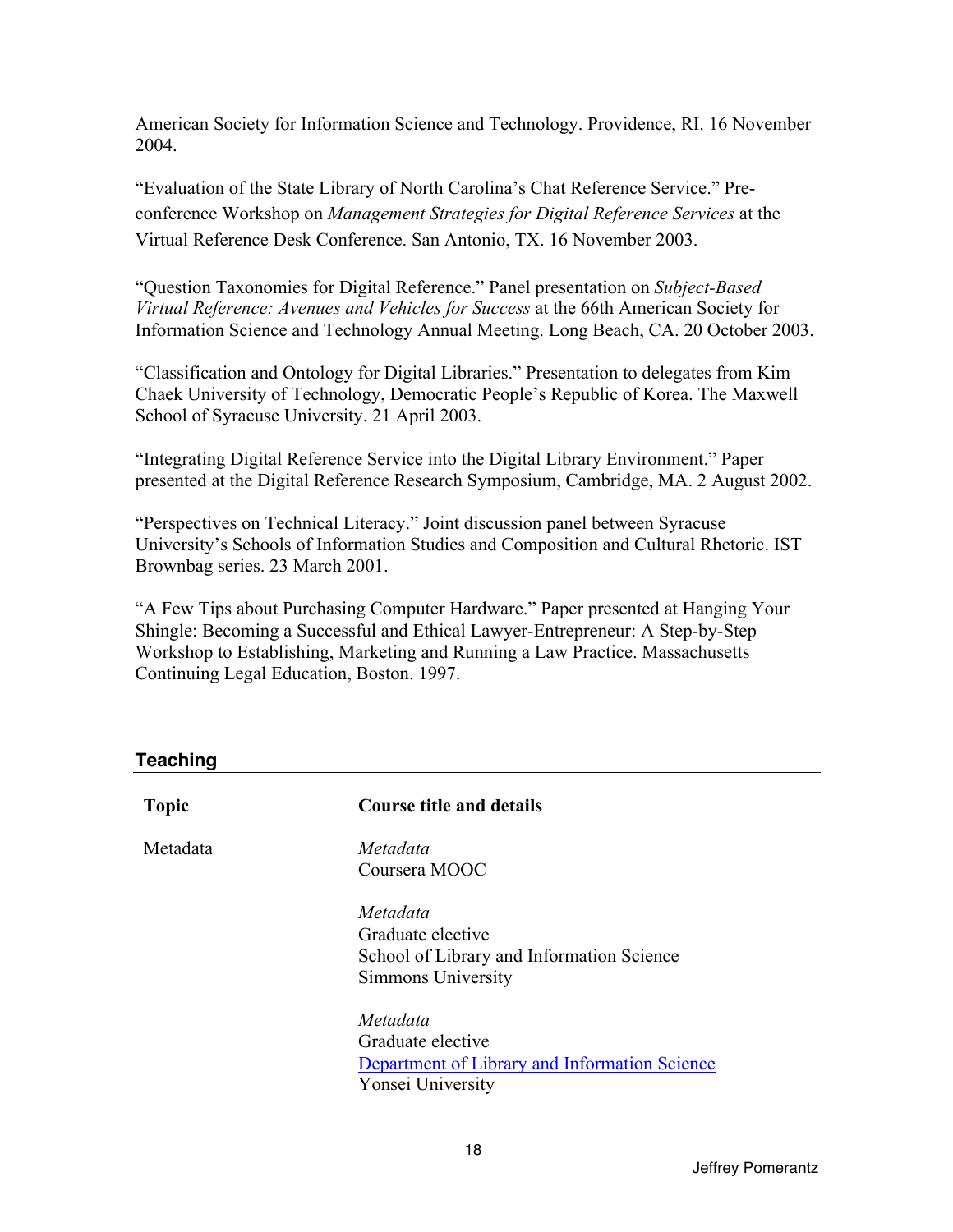|                                              | Problems in Information Sciences, Special Topic: Metadata<br>Graduate elective<br>School of Information Sciences<br>University of Tennessee                       |
|----------------------------------------------|-------------------------------------------------------------------------------------------------------------------------------------------------------------------|
|                                              | Metadata: Organizing and Discovering Information<br>Graduate elective<br>School of Information and Library Science<br>University of North Carolina at Chapel Hill |
| Digital Libraries                            | Digital Libraries<br>Graduate elective<br>School of Library and Information Science<br>Simmons University                                                         |
|                                              | <b>Digital Preservation Technologies</b><br>Graduate elective<br>Institute for Library and Information Science<br>Humboldt University, Berlin                     |
|                                              | Digital Libraries: Principles and Applications<br>Graduate elective<br>School of Information and Library Science<br>University of North Carolina at Chapel Hill   |
| <b>Research Methods</b>                      | <b>Research Methods Overview</b><br>Graduate requirement<br>School of Information and Library Science<br>University of North Carolina at Chapel Hill              |
| Library Assessment                           | Library Assessment<br>Graduate elective<br>School of Library and Information Studies<br>University of Wisconsin - Madison                                         |
|                                              | Graduate elective<br>School of Information and Library Science<br>University of North Carolina at Chapel Hill                                                     |
| Foundations of<br><b>Information Science</b> | The Question of Information<br>Graduate requirement<br><b>Information School</b><br>University of Washington                                                      |
| Reference and<br><b>Information Services</b> | <b>Information Resources and Services</b><br>Graduate requirement                                                                                                 |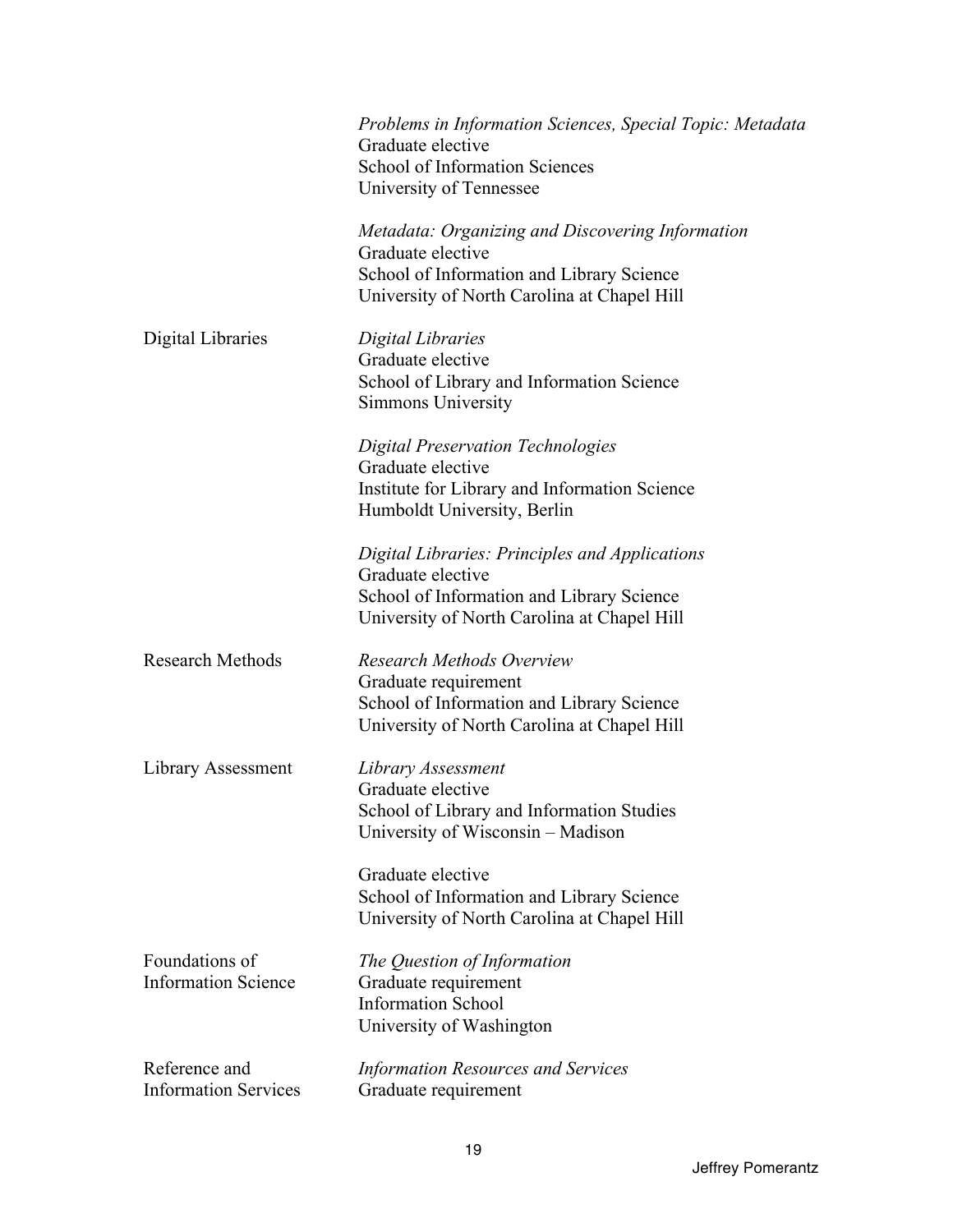|                             | School of Information and Library Science<br>University of North Carolina at Chapel Hill                                                                                                              |
|-----------------------------|-------------------------------------------------------------------------------------------------------------------------------------------------------------------------------------------------------|
| <b>Information Literacy</b> | Retrieving and Analyzing Information<br>Undergraduate requirement<br>School of Information and Library Science<br>University of North Carolina at Chapel Hill                                         |
| <b>Special Topics</b>       | The Revolution Will Not Be Tweeted: Social Informatics in<br>Popular Culture<br><b>First Year Seminar</b><br>School of Information and Library Science<br>University of North Carolina at Chapel Hill |
|                             | Library 2.0<br>Co-taught with Paul Jones<br>Undergraduate and Graduate elective<br>School of Information and Library Science<br>University of North Carolina at Chapel Hill                           |

# Workshops

18 November 2005. Educational Metadata. NASA Center for Distance Learning, Langley Research Center.

# **Advising**

- 1 PhD student, as advisor
- 13 PhD students, as committee member (UNC students)
- 2 PhD students, as committee member (students at other institutions)
- 56 Masters theses, as advisor

#### Doctoral dissertations supervised

#### *As advisor*

| Lili Luo | 2007 | <b>Towards Sustaining Professional Development:</b>    |
|----------|------|--------------------------------------------------------|
|          |      | Identification of Essential Competencies and Effective |
|          |      | Training Techniques for Chat Reference Services        |
|          |      |                                                        |
|          |      | School of Information and Library Science,             |
|          |      | University of North Carolina at Chapel Hill            |
|          |      |                                                        |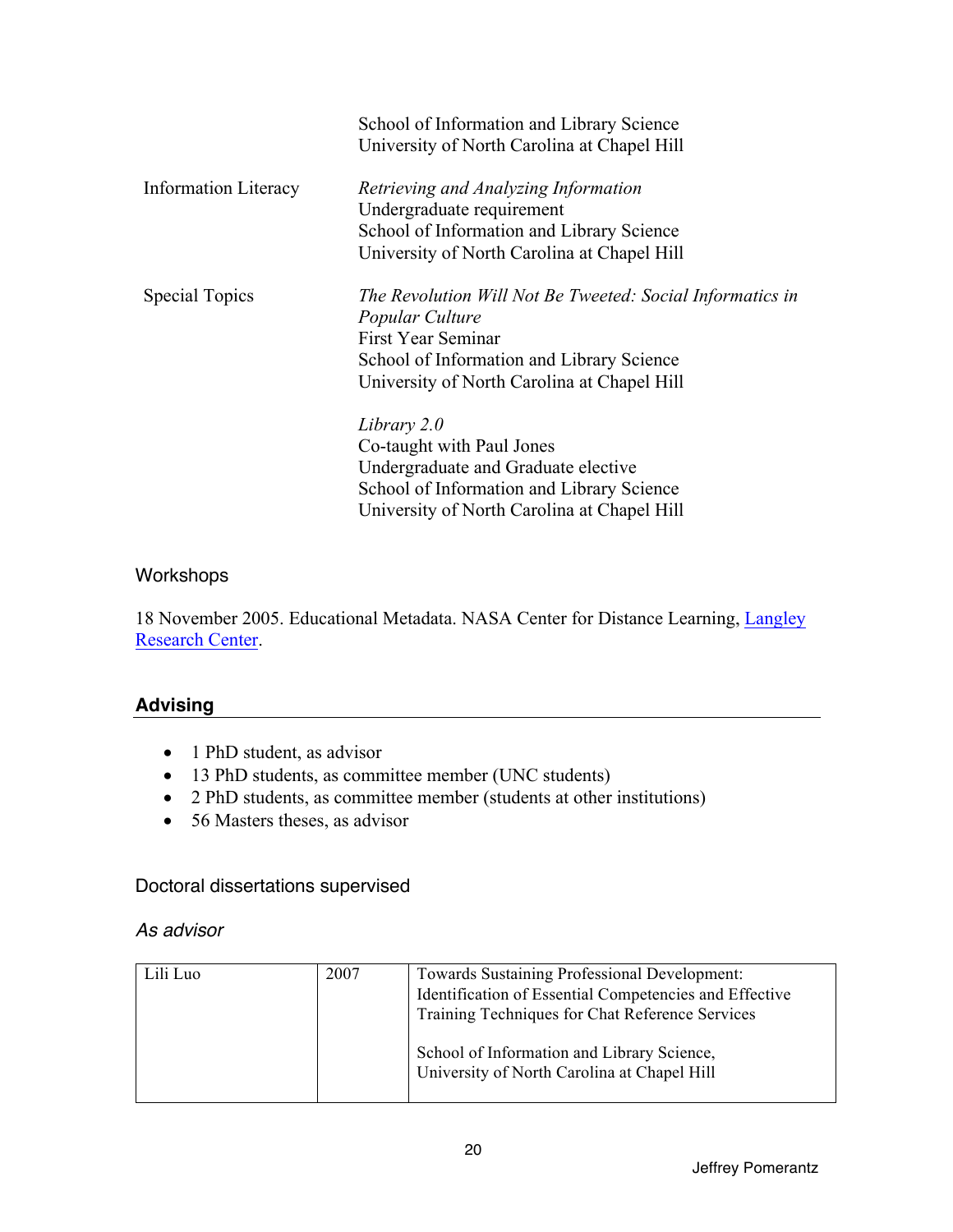# *As committee member*

| Jason Priem          | On leave<br>of absence | School of Information and Library Science,<br>University of North Carolina at Chapel Hill                                                                                                                                                        |
|----------------------|------------------------|--------------------------------------------------------------------------------------------------------------------------------------------------------------------------------------------------------------------------------------------------|
| Laura Christopherson | 2013                   | OMG! l2spell online: The creative vocabulary of<br>cyberlanguage $s(\sim \wedge)$ —b<br>School of Information and Library Science,<br>University of North Carolina at Chapel Hill                                                                |
| Keisuke Inoue        | 2013                   | An Investigation of Digital Reference Interviews: A<br>Dialogue Act Approach<br>School of Information Studies,<br>Syracuse University                                                                                                            |
| Lorraine Richards    | 2013                   | Evidence-as-a-Service: State Recordkeeping in the Cloud<br>School of Information and Library Science,<br>University of North Carolina at Chapel Hill                                                                                             |
| Elke Greifeneder     | 2012                   | Does it matter where we test? Online user studies in digital<br>libraries in natural environments<br>Institut für Bibliotheks und Informationswissenschaft,<br>Humboldt-Universität zu Berlin                                                    |
| Derek Rodriguez      | 2012                   | Developing the 'Understanding Library Impacts' protocol:<br>A method for detecting and communicating academic<br>library impact on student learning<br>School of Information and Library Science,<br>University of North Carolina at Chapel Hill |
| Amy VanScoy          | 2012                   | Practitioner Experiences in Academic Research Libraries:<br>An Interpretative Phenomenological Analysis of Reference<br>Work<br>School of Information and Library Science,<br>University of North Carolina at Chapel Hill                        |
| Mary Wilkins-Jordan  | 2012                   | Competency Development for Public Library Directors<br>School of Information and Library Science,<br>University of North Carolina at Chapel Hill                                                                                                 |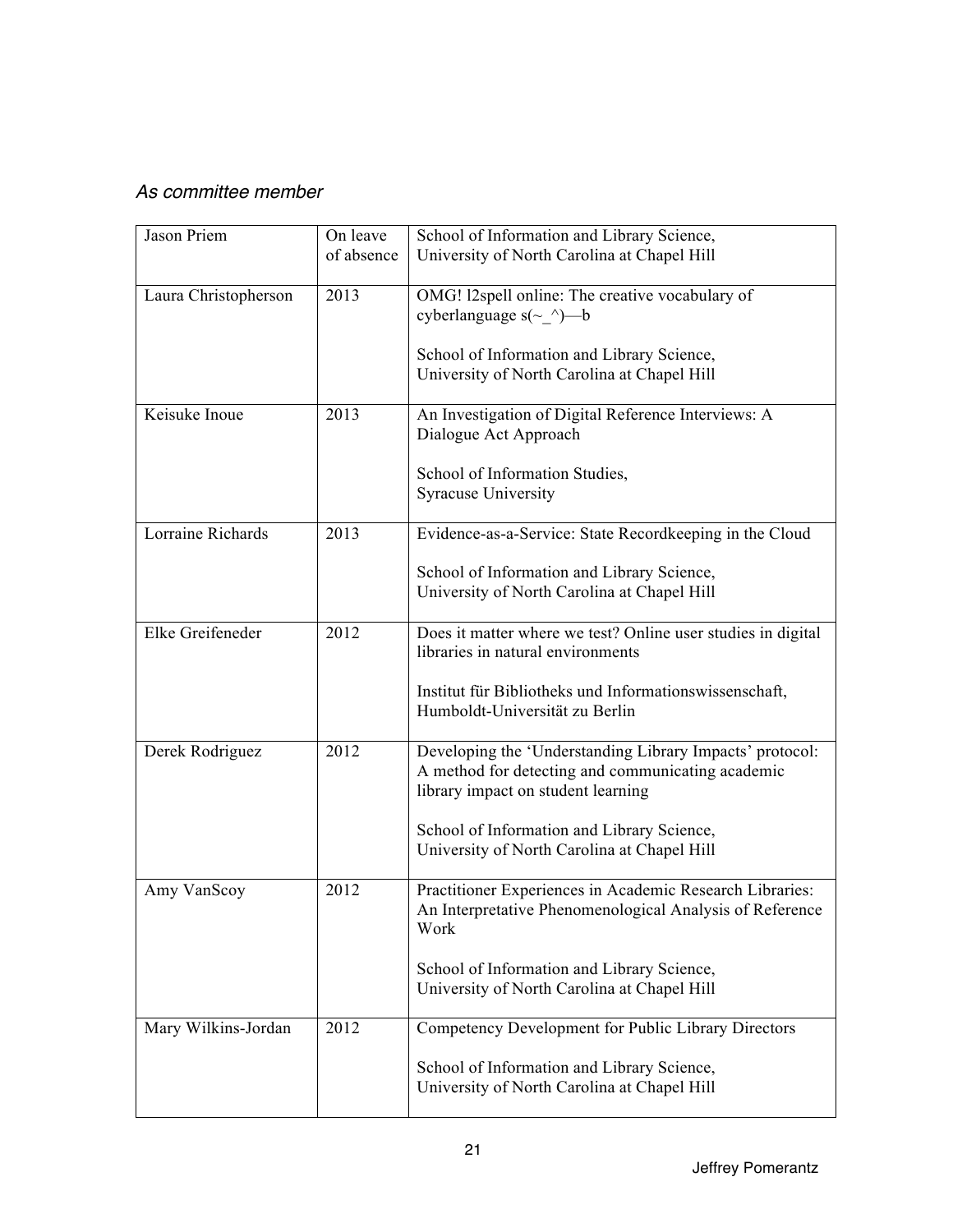| Carolyn Hank          | 2010 | Scholars and their Blogs: Characteristics, Preferences and<br>Perceptions Impacting Digital Preservation<br>School of Information and Library Science,<br>University of North Carolina at Chapel Hill                                              |
|-----------------------|------|----------------------------------------------------------------------------------------------------------------------------------------------------------------------------------------------------------------------------------------------------|
| Weimao Ke             | 2010 | Scalability of Findability: Decentralized Search and<br>Retrieval in Large Information Networks<br>School of Information and Library Science,<br>University of North Carolina at Chapel Hill                                                       |
| Jacob Kramer-Duffield | 2010 | Beliefs and Uses of Tagging Among Undergraduates<br>School of Information and Library Science,<br>University of North Carolina at Chapel Hill                                                                                                      |
| Sanghee Oh            | 2010 | Answerers' Motivations and Strategies for Providing<br>Information and Social Support in Social Q&A: An<br>Investigation of Health Question Answering<br>School of Information and Library Science,<br>University of North Carolina at Chapel Hill |
| Erik Mitchell         | 2009 | Metadata Literacy: An Analysis of Metadata Awareness In<br><b>College Students</b><br>School of Information and Library Science,<br>University of North Carolina at Chapel Hill                                                                    |
| Ron Brown             | 2007 | Information Needs and Use of Online Video by Educators:<br>Implications for the Design of Web Resources<br>School of Information and Library Science,<br>University of North Carolina at Chapel Hill                                               |

#### **Awards & Honors**

Paper nominated for the Best Paper Award for the **EUNIS 2017** conference:

Pomerantz, J. (2017). The Career Trajectories and Skills of Higher Education IT Workforce Leadership. *European Journal of Higher Education IT*, 2017(1).

ALISE / Pratt-Severn Faculty Innovation Award, 2015 Nominee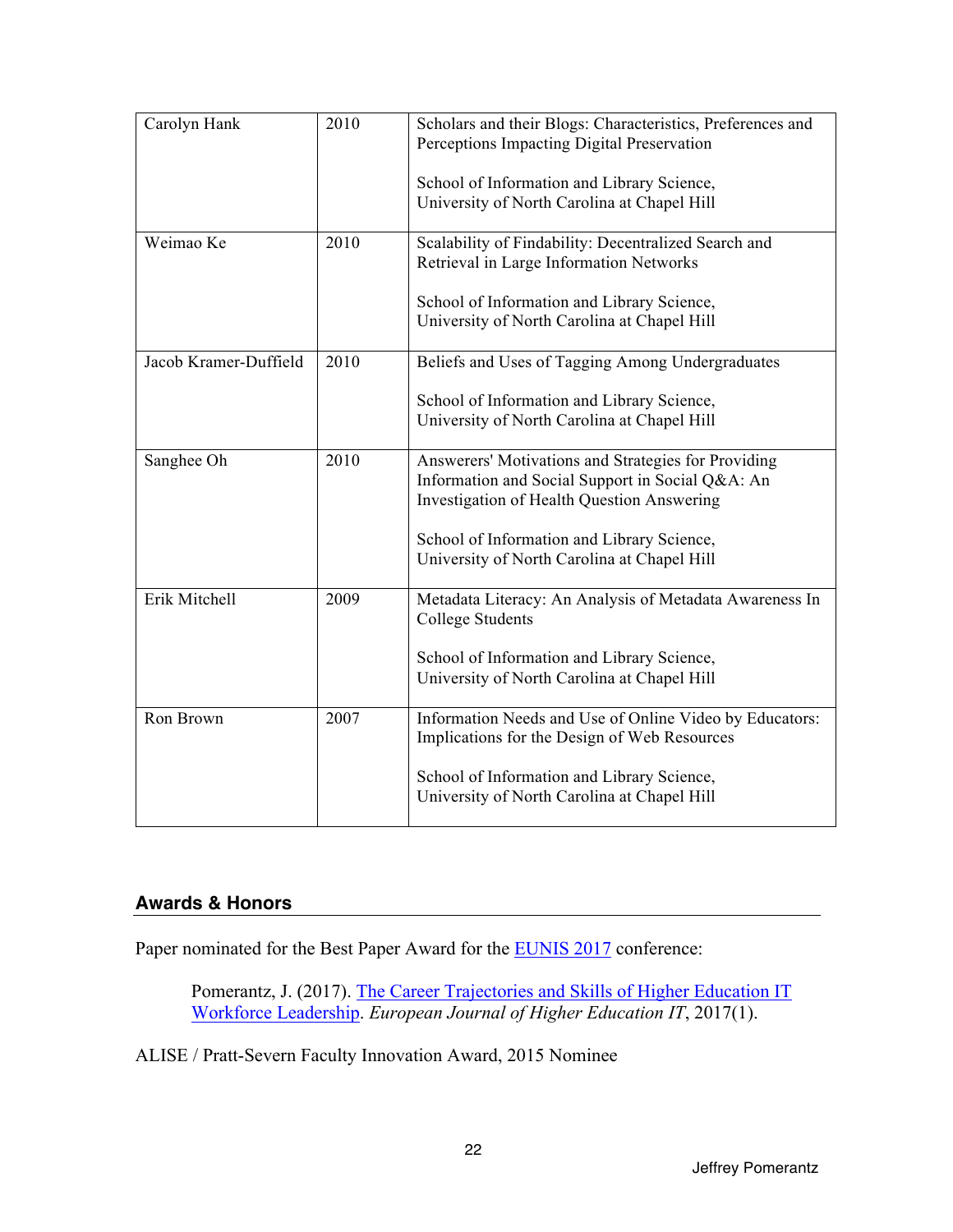Paper selected by the ALA RUSA RSS Research & Statistics Committee for inclusion in the Reference Research Review, 2009:

Eakin, L., & Pomerantz, J. (2009). Virtual Reference, Real Money: Modeling Costs in Virtual Reference Services. *portal: Libraries and the Academy*, 9(1), 133-164.

School of Information and Library Science 2009 Outstanding Teacher Award, Nominee

Emerald Literati Network Outstanding Paper Award, 2008, for:

Pomerantz, J., & Marchionini, G. (2007). The Digital Library as Place. *Journal of Documentation*, 63(4), 505-533.

Joint Conference on Digital Libraries, Poster Competition, Third Place Award, 2008

University of North Carolina Junior Faculty Development Award, 2006

Syracuse University Graduate School All-University Doctoral Prize, 2003.

Syracuse University Future Professoriate Project Certificate in University Teaching, 2003.

Association for Library and Information Science Education (ALISE) Doctoral Students SIG Research Poster Session 2<sup>nd</sup> place award winner, 2003.

Syracuse University Graduate Fellowship, Spring 2003.

Beta Phi Mu Eugene Garfield Doctoral Dissertation Fellowship, 2002.

Outstanding Teaching Assistant Award. Syracuse University, 2000-2001 academic year.

Co-recipient, Chapter of the Year Award, American Society for Information Science, New England Chapter (NEASIS), 1998.

Outstanding Information Science Student, American Society for Information Science, New England Chapter, 1997.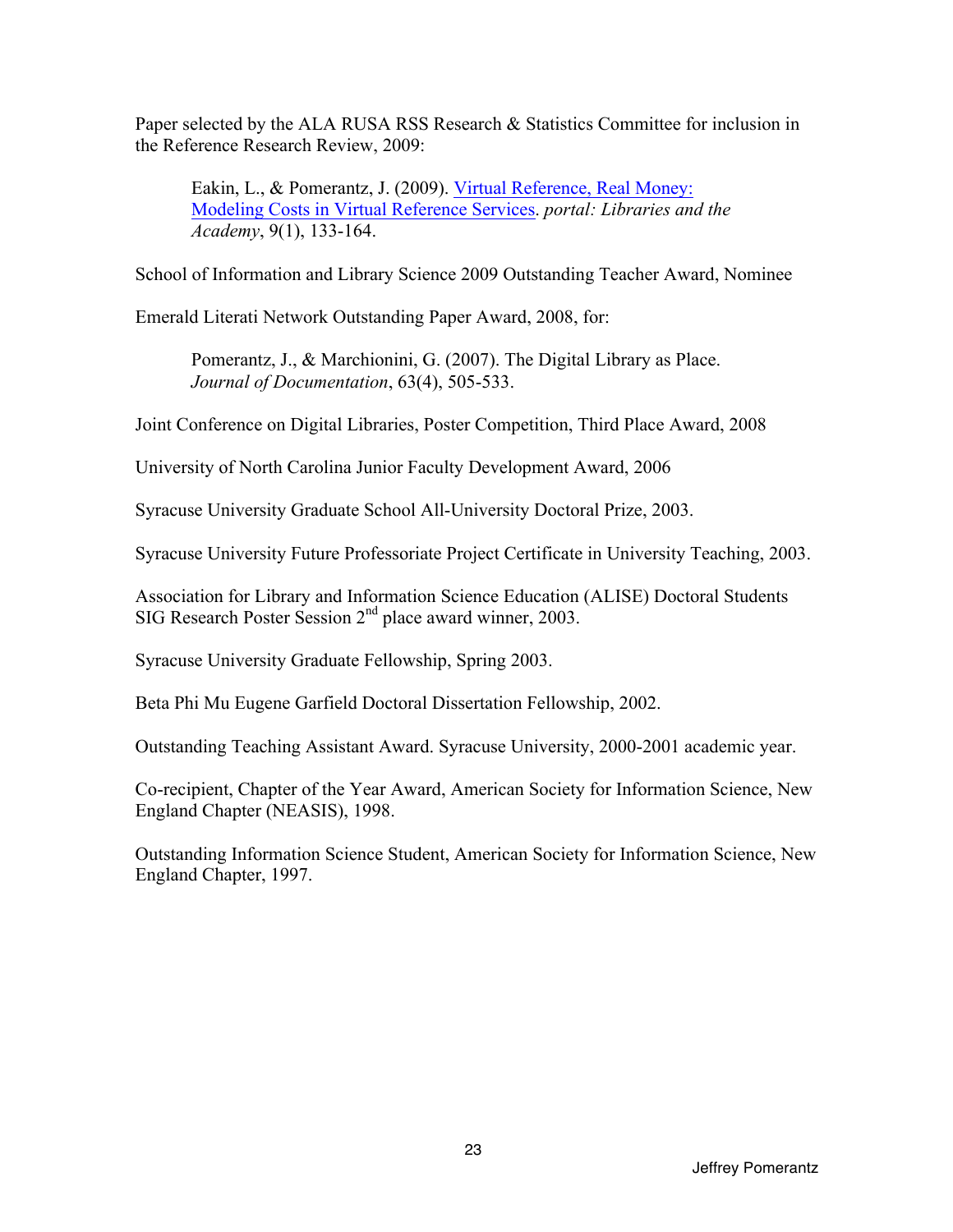# **Grants & Contracts**

| October 2018 -<br>February 2020 | <b>Campus of the Future, Round 2</b>                                                                                                                                                                                                                                     |
|---------------------------------|--------------------------------------------------------------------------------------------------------------------------------------------------------------------------------------------------------------------------------------------------------------------------|
|                                 | Funding agency: Hewlett-Packard<br>Investigators: Jeffrey Pomerantz, PI; D. Christopher Brooks, co-PI<br>Grant for: \$500,000                                                                                                                                            |
|                                 | A study exploring the effectiveness of extended reality (XR)<br>technologies for achieving different learning goals, and the factors<br>influencing institutional adoption and deployment of XR technology.                                                              |
| June $2017 -$ July<br>2018      | <b>Campus of the Future: 3D Technologies in Academe</b>                                                                                                                                                                                                                  |
|                                 | Funding agency: Hewlett-Packard<br>Investigators: Jeffrey Pomerantz, PI; D. Christopher Brooks, co-PI<br>Grant for: \$200,500                                                                                                                                            |
|                                 | An exploratory evaluation of the ways that augmented reality (AR),<br>virtual reality (VR), and 3D scanning and printing technologies can<br>benefit teaching, learning, and research.                                                                                   |
| January $2012 -$<br>June 2013   | Teaching in the Age of Facebook and other Social Media: LIS<br>Faculty and Students "Friending" and "Poking" in the Social<br><b>Sphere</b>                                                                                                                              |
|                                 | Funding agency: Association for Library and Information Science<br>Education                                                                                                                                                                                             |
|                                 | Investigators: Carolyn Hank, PI; Cassidy Sugimoto, co-PI<br>Grant for: \$5,000                                                                                                                                                                                           |
|                                 | A study to understand how informal meetings in social media spaces<br>impact faculty-student communications, to investigate connections<br>between pedagogy and social media tools, and to inform social media<br>and communication policy decision-making in higher ed. |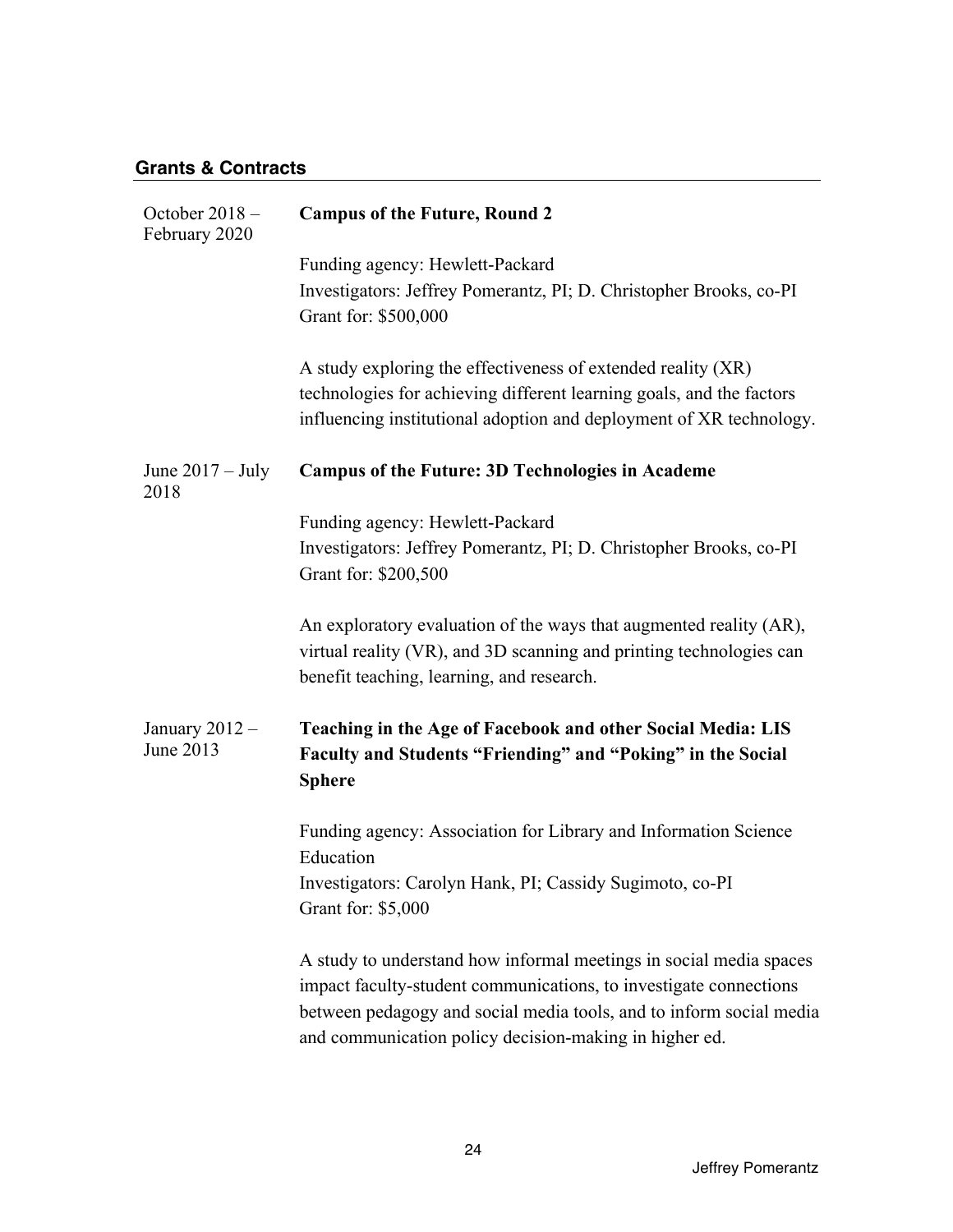| June $2010 - May$<br>2013       | <b>Educating Librarians in the Middle East: Building Bridges for the</b><br>21st Century (ELIME-21)                                                                                                                                                                                                                                     |
|---------------------------------|-----------------------------------------------------------------------------------------------------------------------------------------------------------------------------------------------------------------------------------------------------------------------------------------------------------------------------------------|
|                                 | Funding agency: Institute of Museum and Library Services<br>Investigators: Dr. Barbara Moran, PI; Javed Mostafa, co-PI                                                                                                                                                                                                                  |
|                                 | Established graduate-level LIS programs adapted to meet the local<br>needs of two universities in North Africa and the Middle East, the<br>American University in Cairo and Al Akhawayn University in<br>Morocco.                                                                                                                       |
|                                 | Project website: elime.web.unc.edu                                                                                                                                                                                                                                                                                                      |
| September 2008 -<br>August 2012 | DigCCurr II: Extending an International Digital Curation<br><b>Curriculum to Doctoral Students and Practitioners</b>                                                                                                                                                                                                                    |
|                                 | Funding agency: Institute of Museum and Library Services<br>Investigator; Helen Tibbo, PI<br>Grant for: \$878,634                                                                                                                                                                                                                       |
|                                 | A project to develop an international doctoral-level curriculum and<br>educational network in digital curation, and prepare future faculty.<br>This project will build on the work and accomplishments of the<br>DigCCurr I project, Preserving Access to Our Digital Future:<br>Building an International Digital Curation Curriculum. |
|                                 | Project website: ils.unc.edu/digccurr/                                                                                                                                                                                                                                                                                                  |
| September 2008 -<br>August 2010 | <b>Analysis of Answered Questions from the Internet Public</b><br><b>Library's Ask a Question Service</b>                                                                                                                                                                                                                               |
|                                 | Funding agency: UNC-CH Office of the Vice Chancellor for Research<br>and Economic Development, University Research Council Small<br><b>Grant Program</b><br>Grant for: \$5,000                                                                                                                                                          |
|                                 | A project to investigate the extent to which the responses to<br>previously-asked digital reference questions are reusable as responses                                                                                                                                                                                                 |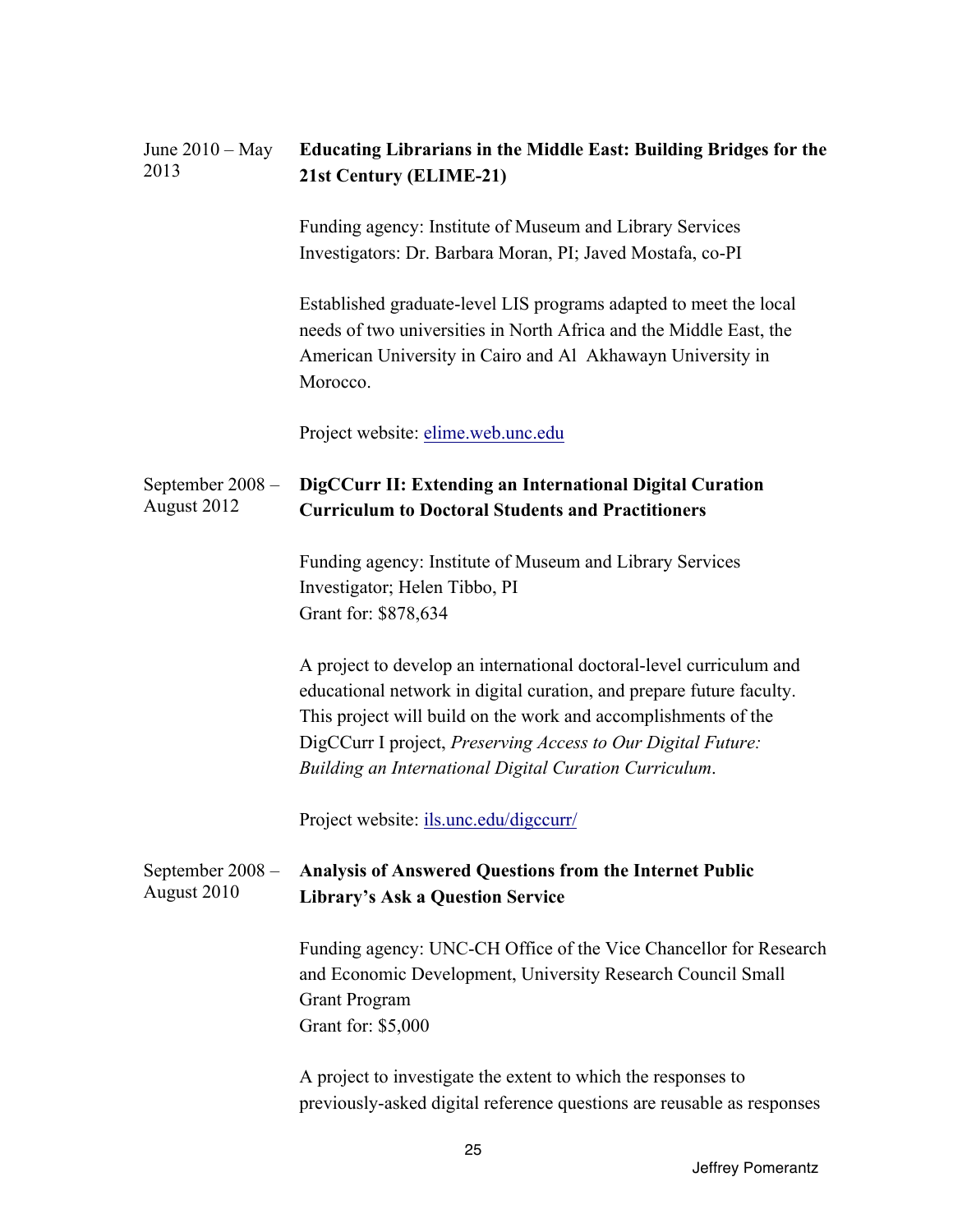|                                       | to new questions. This grant also supports SILS' membership in the<br>Internet Public Library (IPL) consortium.                                                                                                                                                     |
|---------------------------------------|---------------------------------------------------------------------------------------------------------------------------------------------------------------------------------------------------------------------------------------------------------------------|
| February $2009 -$<br>January 2010     | <b>Workshop: i-Conference Doctoral Research Colloquium</b>                                                                                                                                                                                                          |
|                                       | Funding agency: NSF                                                                                                                                                                                                                                                 |
|                                       | Grant for: \$17,176                                                                                                                                                                                                                                                 |
|                                       | Grant No. IIS - 0915594                                                                                                                                                                                                                                             |
|                                       | Proposal to fund the Doctoral Colloquium at the 2009 iConference in<br>Chapel Hill, NC.                                                                                                                                                                             |
|                                       | <b>Award Abstract:</b>                                                                                                                                                                                                                                              |
|                                       | www.nsf.gov/awardsearch/showAward.do?AwardNumber=0915594                                                                                                                                                                                                            |
|                                       | Project website: www.ischools.org/iconferences/doctoral/                                                                                                                                                                                                            |
| January $2006 -$<br>December 2008     | <b>Curriculum Development: Digital Libraries</b>                                                                                                                                                                                                                    |
| Extension granted<br>to December 2009 | Funding agency: NSF Course, Curriculum, and Laboratory<br>Improvement (CCLI) program<br>Grant Nos. IIS-0535060 (UNC-CH), IIS-0535057 (VT)<br>Co-PI; Barbara Wildemuth and Ed Fox, PIs<br>Grant for: \$83,558                                                        |
|                                       | A collaborative research project with Virginia Polytechnic Institute<br>and State University. Development of curricular materials for teaching<br>digital library-related topics, for use in both Information and Library<br>Science and Computer Science programs. |
|                                       | Project website: curric.dlib.vt.edu                                                                                                                                                                                                                                 |
| November $2008 -$<br>October 2009     | <b>Workshop: Coordinating EU-US Digital Library Education</b>                                                                                                                                                                                                       |
|                                       | Funding agency: NSF                                                                                                                                                                                                                                                 |
|                                       | Grant for: \$26,123                                                                                                                                                                                                                                                 |
|                                       | Grant No. IIS - 0837958                                                                                                                                                                                                                                             |
|                                       | <b>Award Abstract:</b>                                                                                                                                                                                                                                              |
|                                       | www.nsf.gov/awardsearch/showAward.do?AwardNumber=0837958                                                                                                                                                                                                            |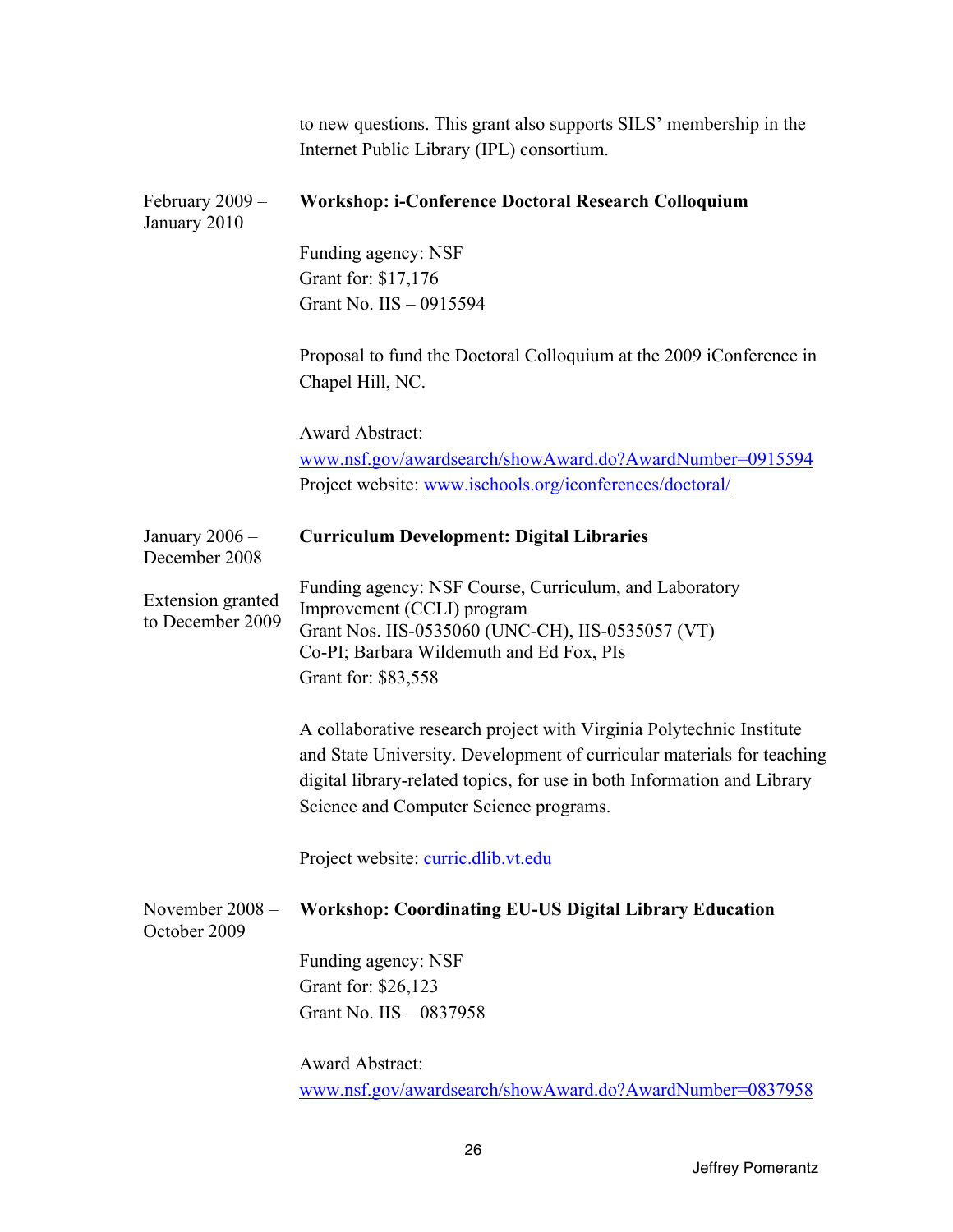|                                 | Proposal to fund a workshop to begin development of a curriculum for<br>digital library education, coordinated between the United States and<br>the European Union.                                   |
|---------------------------------|-------------------------------------------------------------------------------------------------------------------------------------------------------------------------------------------------------|
| September 2006 -<br>August 2008 | <b>Preserving Access to Our Digital Future:</b><br><b>Building an International Digital Curation Curriculum</b>                                                                                       |
|                                 | Funding agency: Institute of Museum and Library Services, Laura<br>Bush 21st Century Librarian Program<br>PIs: Helen Tibbo, Cal Lee<br>Grant for: \$602,041                                           |
|                                 | A partnership with the National Archives and Records Administration<br>to develop an openly accessible graduate-level curriculum to<br>prepare students to work in the field of digital preservation. |
|                                 | Project website: ils.unc.edu/digccurr/                                                                                                                                                                |
| September 2003 -<br>April 2008  | <b>InterConnections: The IMLS National Study on the Use of</b><br>Libraries, Museums, and the Internet                                                                                                |
|                                 | Funding agency: Institute of Museum and Library Services<br>Co-PI; José-Marie Griffiths, PI<br>Grant for: \$499,900                                                                                   |
|                                 | A national survey of the information needs of users and potential<br>users of online museum and public library information and the<br>Internet.                                                       |
|                                 | Project website: www.interconnectionsreport.org                                                                                                                                                       |
| September 2006 -<br>April 2007  | <b>State Library of North Carolina Library Services and Technology</b><br><b>Act Program Evaluation</b>                                                                                               |
|                                 | Funding agency: State Library of North Carolina<br>PI; Chuck McClure as subcontractor<br>Contract for: \$53,060                                                                                       |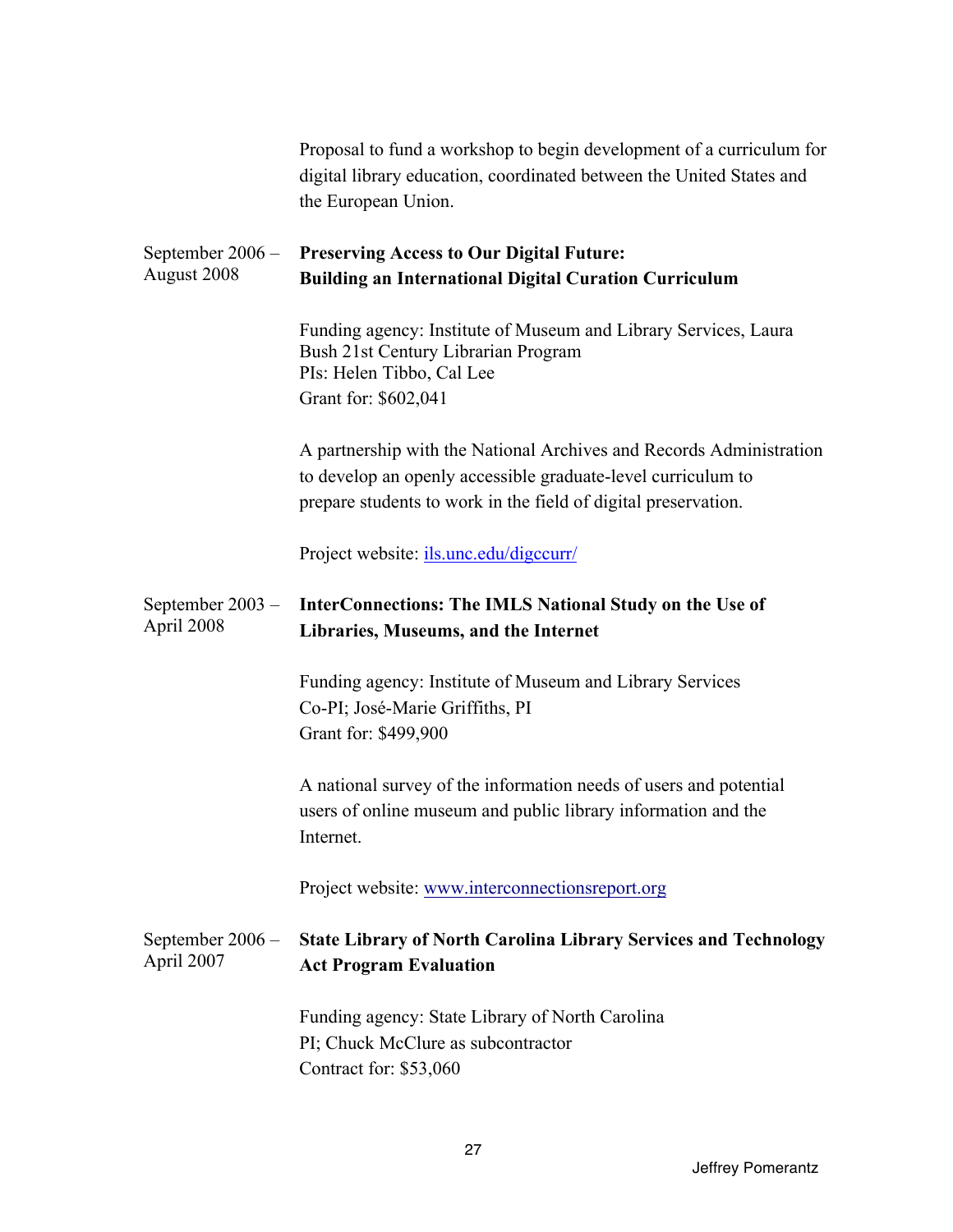|                              | An evaluation of the impact of LSTA funds in North Carolina over the<br>course of 2003-07, according to the SLNC's five-year state LSTA<br>Plan.                                                                                                                                                                                                                         |
|------------------------------|--------------------------------------------------------------------------------------------------------------------------------------------------------------------------------------------------------------------------------------------------------------------------------------------------------------------------------------------------------------------------|
| $January -$<br>December 2006 | The Return on Investment of Collaborative Virtual Reference<br><b>Service</b>                                                                                                                                                                                                                                                                                            |
|                              | Funding agency: OCLC/ALISE Library & Information Science<br>Research Grant Program<br>Grant for: \$14,969                                                                                                                                                                                                                                                                |
|                              | A study to quantify the ROI associated with the implementation of a<br>collaborative virtual reference service. The impact that participating in<br>NCknows, a statewide chat-based reference service in North Carolina<br>(www.ncknows.org), has on participating libraries will be identified,<br>in terms of the monetary and non-priced costs and benefits incurred. |
|                              |                                                                                                                                                                                                                                                                                                                                                                          |
| $January -$<br>December 2006 | <b>Evaluability Assessment of Statewide Chat Reference Services</b>                                                                                                                                                                                                                                                                                                      |
|                              | Funding agency: UNC Junior Faculty Development Award<br>Grant for: \$7,500                                                                                                                                                                                                                                                                                               |
|                              | A proof-of-concept meta-assessment of statewide virtual reference<br>services. This study will identify variables that may be fruitfully<br>compared across services, identify the "state of the art" of virtual<br>reference services, and provide an essential baseline that existing and<br>future services may use in evaluating their own performance.              |
| $January -$<br>December 2006 | <b>History of Moviegoing in North Carolina:</b><br>The Historical Geography of Film Exhibition                                                                                                                                                                                                                                                                           |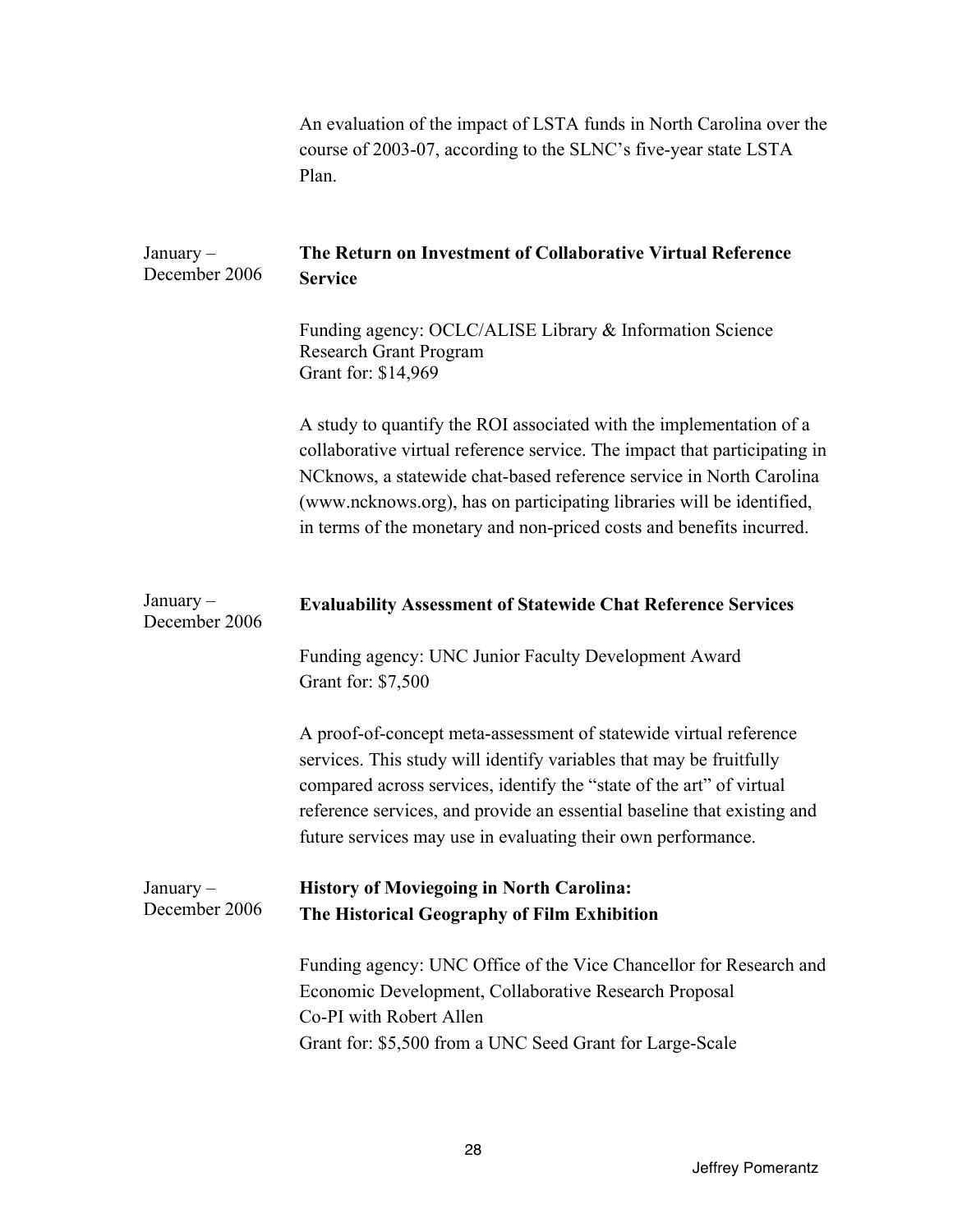|                                     | A digital library documenting the history of movie exhibition in North<br>Carolina, the first state-wide database of movie exhibition in the<br>United States.                                                                                                                                                                                 |
|-------------------------------------|------------------------------------------------------------------------------------------------------------------------------------------------------------------------------------------------------------------------------------------------------------------------------------------------------------------------------------------------|
| January $-$<br>December 2005        | Southern Stories: The William R. Ferris Collection and Beyond                                                                                                                                                                                                                                                                                  |
|                                     | Funding agency: Thomas S. Kenan Institute for the Arts<br>Co-PI with William Ferris<br>Grant for: \$25,358                                                                                                                                                                                                                                     |
|                                     | Grant application declined, 2006: \$8,000 from the UNC University<br>Research Council Small Research Grant Program, Office of the Vice<br>Chancellor for Research and Economic Development                                                                                                                                                     |
|                                     | A project to build a digital library of the entire William R. Ferris<br>Collection of the Wilson Library at UNC Chapel Hill, containing<br>about 118,000 items in multiple formats, compiled by Ferris over his<br>career as an author, folklorist, filmmaker, professor, photographer,<br>administrator, and scholar. www.ibiblio.org/ferris/ |
| December 2004 -<br><b>July 2005</b> | <b>State Library of North Carolina Needs Assessment and</b><br><b>Marketing Study</b>                                                                                                                                                                                                                                                          |
|                                     | Funding agency: State Library of North Carolina<br>Co-PI with Joanne Marshall<br>Contract for: \$50,935                                                                                                                                                                                                                                        |
|                                     | A study to determine how the SLNC can position itself as the primary<br>information source for North Carolina state employees. Funded by the<br>SLNC.                                                                                                                                                                                          |
| September $2003 -$<br>February 2005 | <b>Evaluation of the State Library of North Carolina's Statewide</b><br><b>Virtual Reference Service</b>                                                                                                                                                                                                                                       |
|                                     | Funding agency: State Library of North Carolina<br>PI; Chuck McClure as subcontractor<br>Contract for: \$64,423                                                                                                                                                                                                                                |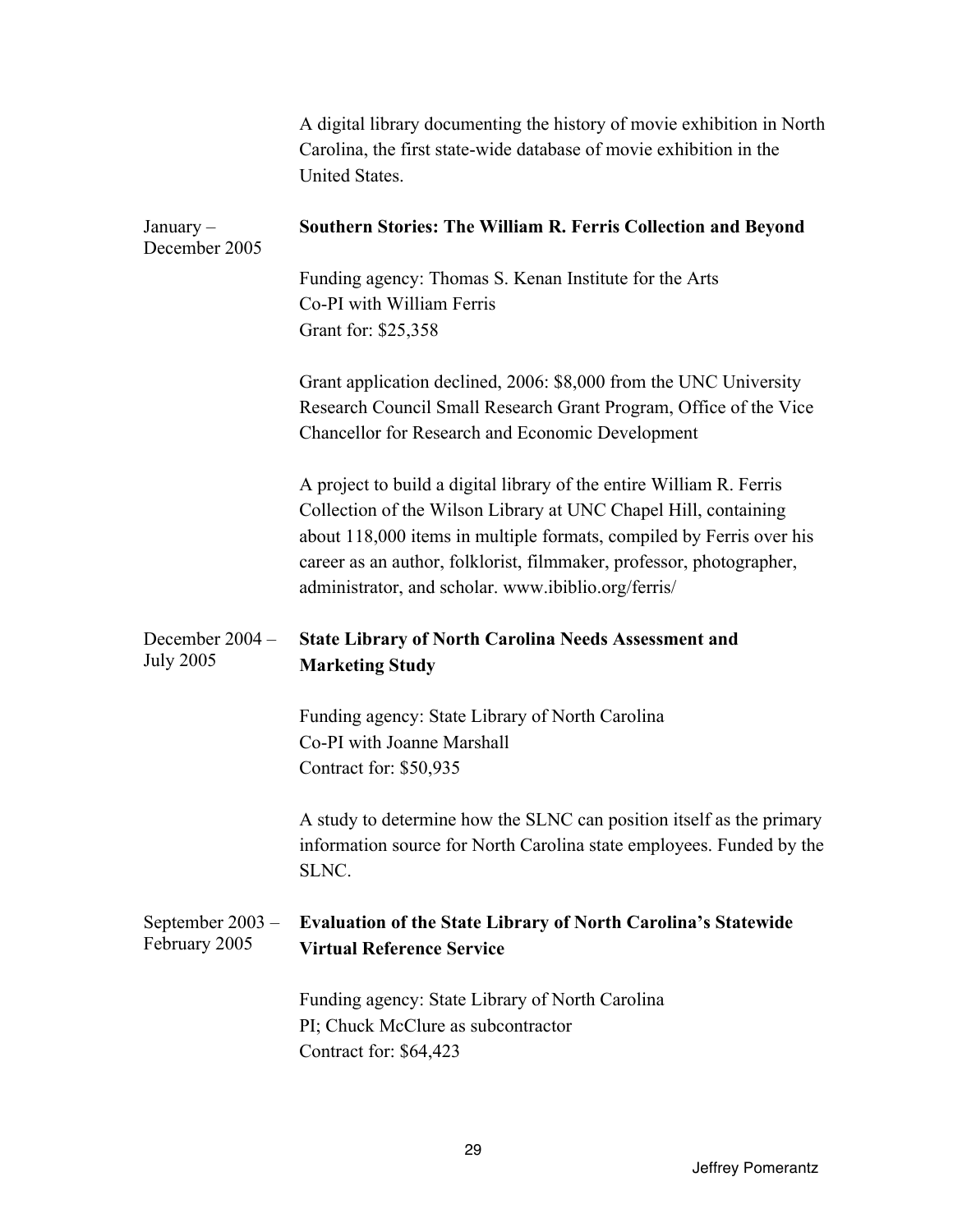An evaluation of the effectiveness of the SLNC's collaborative statewide chat-based virtual reference service. Funded by the SLNC.

Project website: [purl.oclc.org/pomerantz/ncknows](https://purl.oclc.org/pomerantz/ncknows) 

#### **Service**

#### Service to the Community

| $2017$ – Present | Technology Lead, Boston Junior Derby                                                                       |
|------------------|------------------------------------------------------------------------------------------------------------|
| $2016 - 2017$    | Volunteer, Queen Anne Helpline                                                                             |
| $2015 - 2017$    | Board of Directors / Technology Lead<br><b>Seattle Derby Brats</b>                                         |
| $2014 - 2015$    | Volunteer, Humanitarian Data Exchange<br>UN Office for the Coordination of Humanitarian Affairs            |
| $2013 - 2015$    | Parent volunteer, Managing $2^{nd}$ & $3^{rd}$ grade classroom libraries<br>Coe Elementary School          |
| $2005 - 2008$    | Member, Chapel Hill Town Council, Library Building Committee<br>www.townofchapelhill.org/index.asp?NID=169 |

# Service to the Profession

#### *Project advisory board membership*

| $2018 - 2019$    | Member, IEEE IC Industry Consortium on Learning Engineering<br>(ICICLE), XR for Learning and Performance Augmentation SIG                                                                                        |
|------------------|------------------------------------------------------------------------------------------------------------------------------------------------------------------------------------------------------------------|
| $2014 -$ Present | Editor of the Open Access Directory (OAD)                                                                                                                                                                        |
| $2010 - 2013$    | Cyber Synergy: Seeking Sustainability through Collaboration between<br>Virtual Reference and Social Q&A Sites                                                                                                    |
| $2008 - 2011$    | Member, Advisory Board for the Reference Services and Instruction<br>Program Specialization, School of Library and Information Science at<br>San José State University<br>slisweb.sjsu.edu/classes/reference.htm |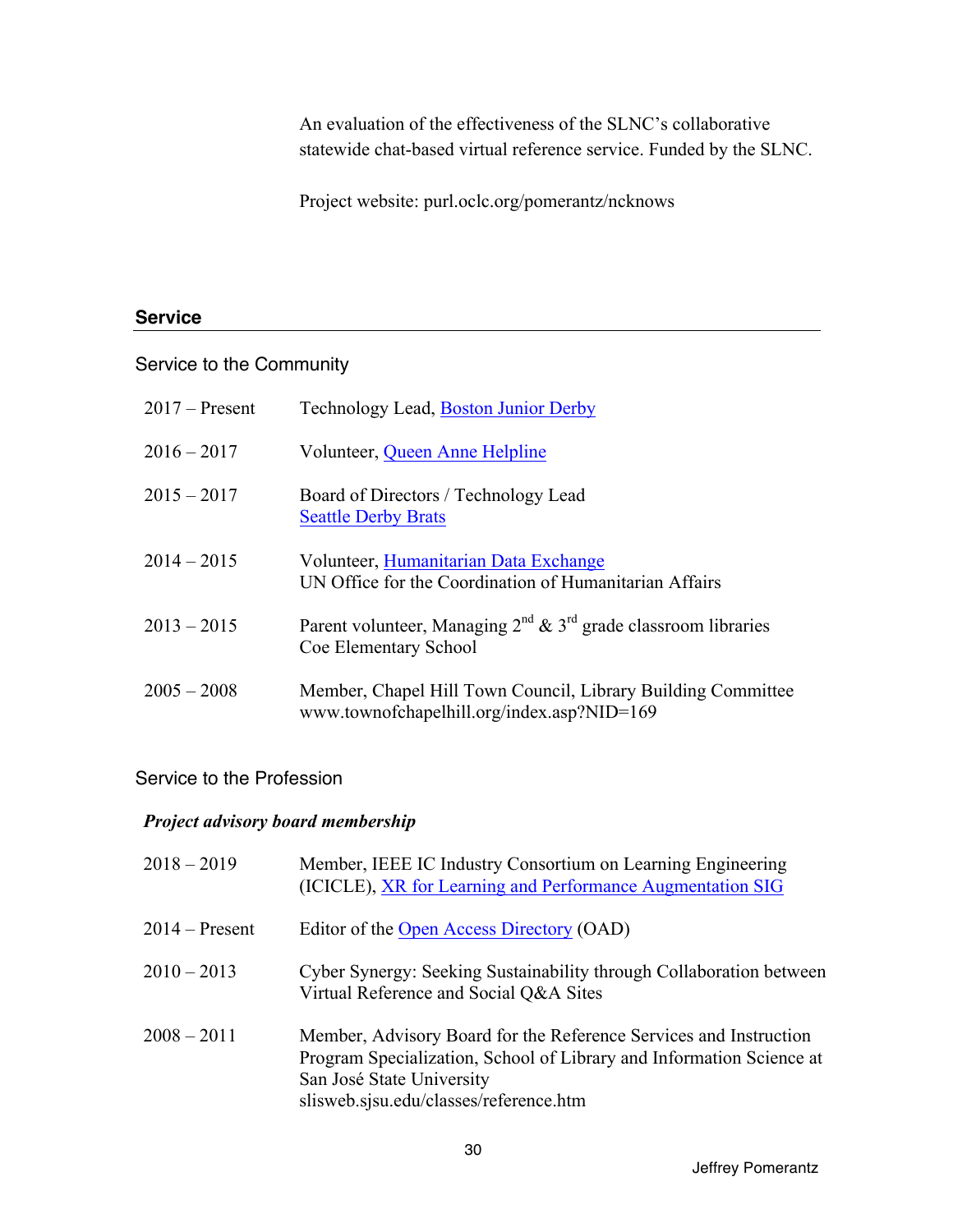| $2004 - 2007$ | Member, Virtual Reference Desk Initiatives Editorial Board<br>quartz.syr.edu/vrdi/       |
|---------------|------------------------------------------------------------------------------------------|
| $2004 - 2007$ | Member, Digital Reference Education Initiative (DREI) Advisory<br>Board. drei.syr.edu    |
| $2003 - 2014$ | Institute Scholar, Information Institute of Syracuse<br>Syracuse University. iis.syr.edu |

#### *Reviewing*

Manuscript reviewer for the following book publishers:

• MIT Press

Manuscript reviewer for the following journals:

- *Evidence Based Library and Information Practice*
- *First Monday*
- *Information Processing & Management*
- *Information Technology and Libraries*
- *International Journal on Digital Libraries*
- *Journal of the American Society for Information Science and Technology*
- *Library Quarterly*
- *Library and Information Science Research*

Guest editor for the following journal issues:

| • Journal of Education for Library and Information Science, 2 |
|---------------------------------------------------------------|
| special sections on Digital Library and Digital Curation      |
| Curriculum Development, Winter 2011, Spring 2011              |

| 2007 | Reviewer, New Review of Hypermedia and Multimedia, special issue     |
|------|----------------------------------------------------------------------|
|      | on Studying the Users of Digital Educational Technologies: Theories, |
|      | Methods and Analytical Approaches                                    |
|      | www.tandf.co.uk/journals/titles/13614568.asp                         |
|      |                                                                      |

 $2001 - 2003$ Source journal reviewer for the Educational Resources Information Center (ERIC) Clearinghouse on Information & Technology

#### *Conference committee membership & chair*

2014 Member, Organizing Committee, *Innovation in Higher Education: building a better future?* The Oxford Internet Institute's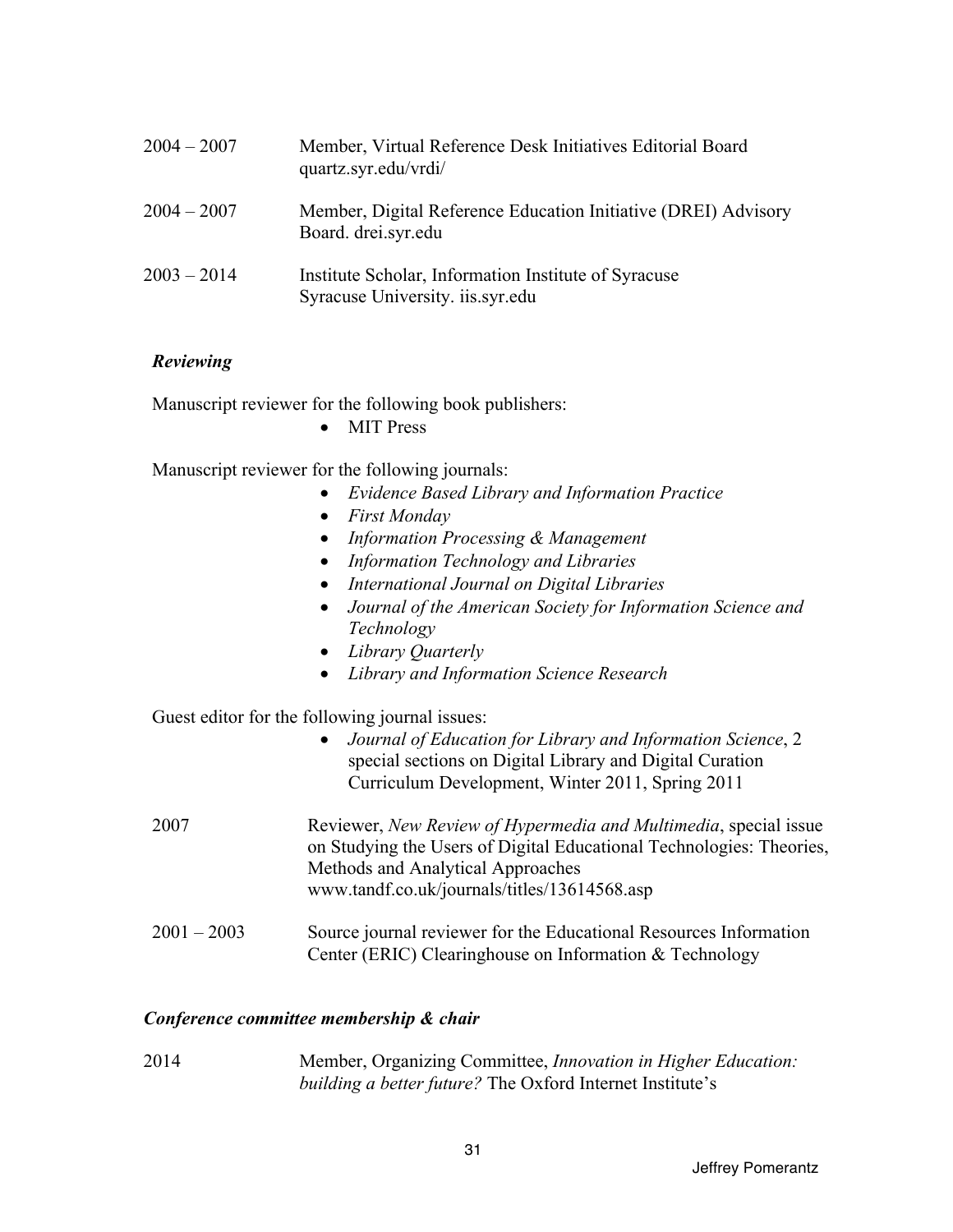|               | Preconference to the International Communication Association 64 <sup>th</sup><br>Annual Conference. www.oii.ox.ac.uk/events/?id=634                             |
|---------------|-----------------------------------------------------------------------------------------------------------------------------------------------------------------|
| $2009 - 2010$ | Member, Program Committee, 2010 iConference.<br>www.ideals.illinois.edu/handle/2142/14873                                                                       |
| 2009          | Member, Program Committee, SIGIR (Association for Computing<br>Machinery Special Interest Group on Information Retrieval) 2009<br>Conference. www.sigir2009.org |
| $2008 - 2009$ | Member, Program Committee, 2009 iConference.<br>www.ischools.org/iconferences/2009index/                                                                        |
| 2008          | Program co-chair, Libraries in the Digital Age (LIDA) conference,<br>Education and Training for Digital Libraries theme.<br>www.ffos.hr/lida/                   |
| $2005 - 2006$ | Member, Program Committee, and Student Volunteers Chair, Joint<br>Conference on Digital Libraries 2006 Conference. www.jcdl2006.org                             |

# *Journal editorial board membership*

| $2008 - 2011$      | Member, Editorial Board, Library Quarterly                    |
|--------------------|---------------------------------------------------------------|
| $(3$ -year term)   | www.journals.uchicago.edu/LQ/                                 |
| $2006 - 2011$      | Member, Editorial Board, Library and Information Science      |
| (two 3-year terms) | <i>Research.</i> www.elsevier.com/wps/product/cws home/620211 |
| $2006 - 2009$      | Member, Editorial Board, Information Technology and Libraries |
| (two 2-year terms) | www.ala.org/ala/lita/litapublications/ital/                   |

# *Professional society committee & board membership*

| $2005 - 2008$                     | Chair, American Society for Information Science and Technology<br>Membership Committee, Retention Subcommittee.<br>www.asis.org/Board/asis-committees.html |
|-----------------------------------|------------------------------------------------------------------------------------------------------------------------------------------------------------|
| $2005 - 2008$<br>$(3$ -year term) | Member-at-Large, American Library Association Library Research<br>Round Table Steering Committee. www.ala.org/ala/lrrt/                                    |
| 2007                              | Member, Nominating Committee                                                                                                                               |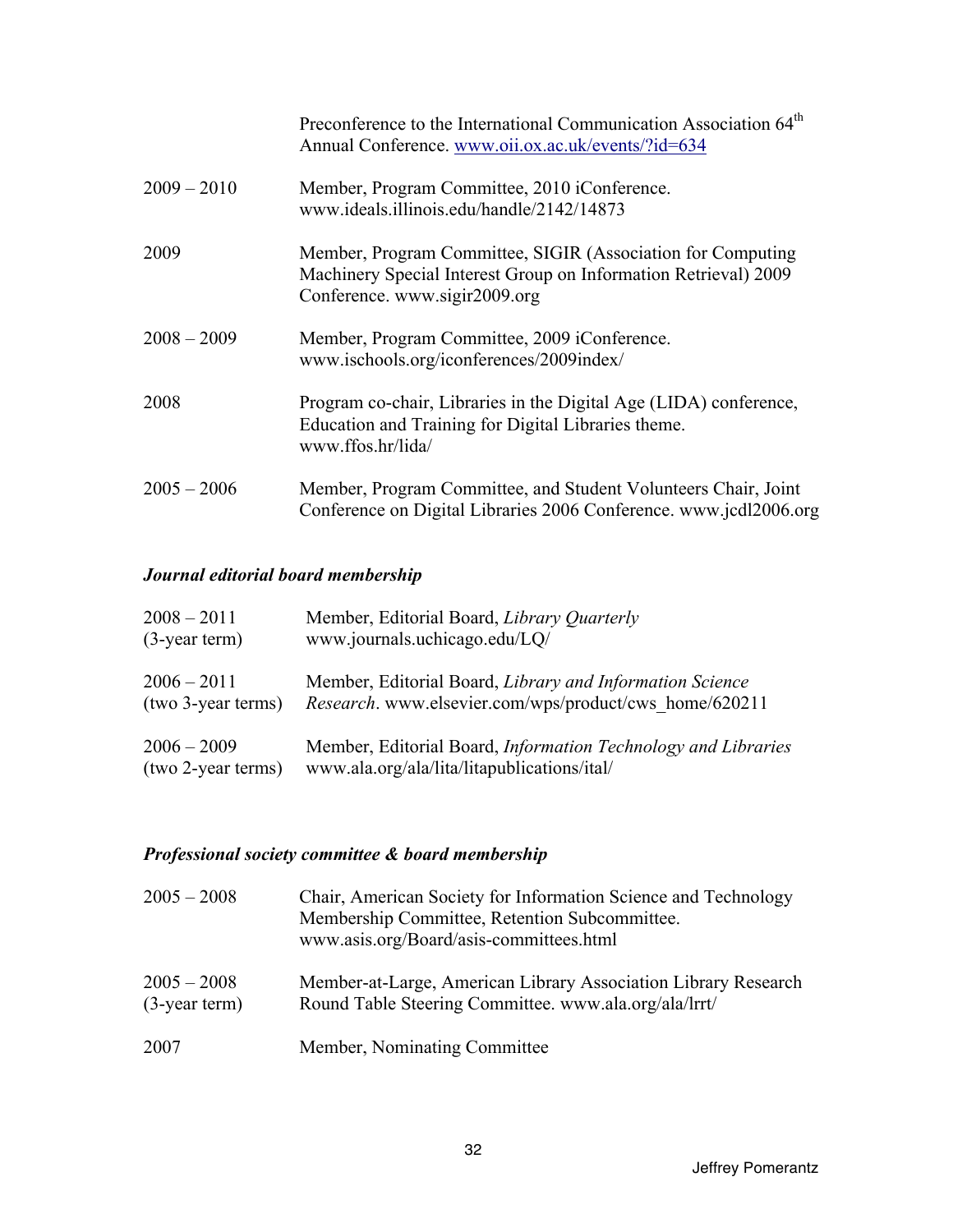| 1999          | Webmaster, American Society for Information Science 1999 Midyear<br>Meeting. www.asis.org/Conferences/MY99/ |
|---------------|-------------------------------------------------------------------------------------------------------------|
| $1996 - 1998$ | Program Committee of the New England Chapter of the American<br>Society for Information Science (NEASIS)    |
| $1995 - 1997$ | Executive Board of the New England Chapter of the American<br>Society for Information Science (NEASIS)      |

# *Reviewing: Book publishers*

| 2019 | Manuscript reviewer, MIT Press                                                                    |
|------|---------------------------------------------------------------------------------------------------|
| 2008 | Manuscript proposal reviewer, Morgan Kaufmann Publishers /<br>Elsevier Science & Technology Books |
| 2007 | Manuscript reviewer, Neal-Schuman Publishers, Inc.                                                |

# *Reviewing: Conferences*

| 2008 | Reviewer, Association for Library and Information Science Education<br>(ALISE) 2009 Conference. www.alise.org/mc/page.do?sitePageId=70356 |
|------|-------------------------------------------------------------------------------------------------------------------------------------------|
| 2007 | Reviewer, Joint Conference on Digital Libraries 2007 Conference.<br>www.jcdl2007.org                                                      |
| 2006 | Reviewer, Joint Conference on Digital Libraries 2006 Conference.<br>www.jcdl2006.org                                                      |
| 2005 | Reviewer, American Society for Information Science and Technology<br>2005 Annual Conference. www.asis.org/Conferences/AM05/               |

# *Reviewing: Grant programs*

| 2011 | Reviewer, Social Sciences and Humanities Research Council of                                                              |
|------|---------------------------------------------------------------------------------------------------------------------------|
|      | Canada (SSHRC), Standard Research Grants program.                                                                         |
|      | www.sshrc-crsh.gc.ca/funding-financement/programs-                                                                        |
|      | programmes/standard grants subventions ordinaires-eng.aspx                                                                |
| 2009 | Reviewer, IMLS National Leadership Grants Program Review Panel.<br>www.imls.gov/applicants/grants/nationalLeadership.shtm |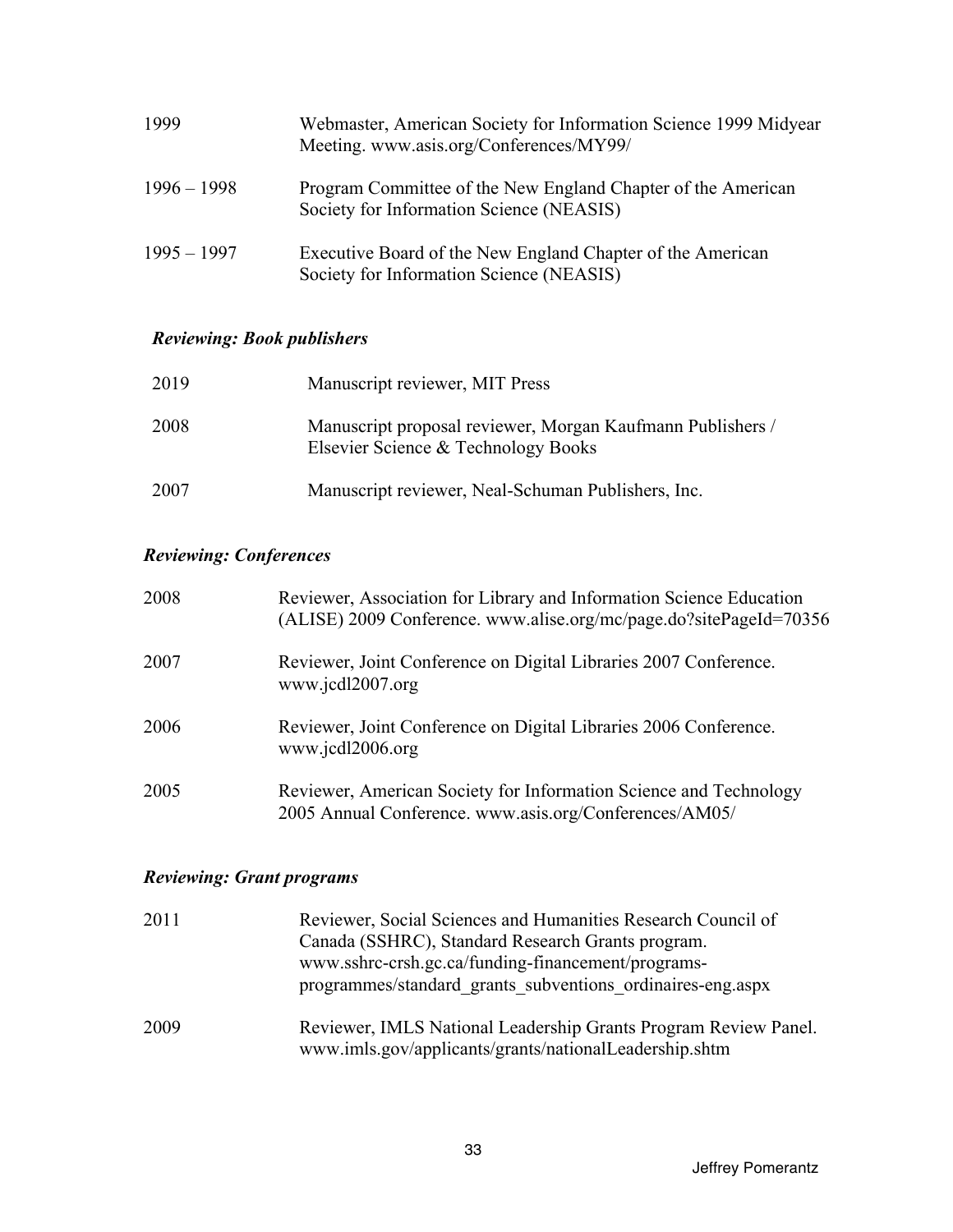2005 Reviewer, NSF Advanced Learning Technologies (ALT) Program Review Panel. [www.nsf.gov/alt/](www.nsf.gov/alt)

## Service to Simmons University

| $2020$ – Present<br>$(3$ -year term) | Chair, Faculty Senate Intellectual Property Committee                                                              |
|--------------------------------------|--------------------------------------------------------------------------------------------------------------------|
| $2020$ – Present                     | Member; College of Organizational, Computational, and Information<br><b>Sciences Contract Promotions Committee</b> |
| $2018$ – Present                     | Online Program Coordinator, School of Library and Information<br>Science                                           |
| $2018 -$ Present                     | Chair, Online Core Team                                                                                            |
| $2019 - 2020$                        | Information Coordinator; College of Organizational, Computational,<br>and Information Sciences                     |
| $2018 - 2020$<br>$(2$ -year term)    | Member, Assessment Committee                                                                                       |

Service to the University of North Carolina at Chapel Hill

| $2012 - 2013$ | Member, Mobile Applications Workgroup. By invitation of the CIO                                                                                            |
|---------------|------------------------------------------------------------------------------------------------------------------------------------------------------------|
| $2010 - 2014$ | Member, IT Governance Instructional Technology Coordinating<br>Committee. By invitation of the Provost                                                     |
| $2008 - 2011$ | Member, Library Advisory Board                                                                                                                             |
| $2004 - 2010$ | Member, Library Staff Development Committee                                                                                                                |
| $2004 - 2005$ | Member, Planning Committee for Faculty Convocation on Scholarly<br>Communications in a Digital World, held 27-28 January 2005.<br>www.unc.edu/scholcomdig/ |
| $2004 - 2005$ | Member, Tar Heel Bus Tour Steering Committee                                                                                                               |
| 2004          | Participant, Tar Heel Bus Tour. www.unc.edu/bustour/                                                                                                       |

Service to the UNC-CH School of Information and Library Science